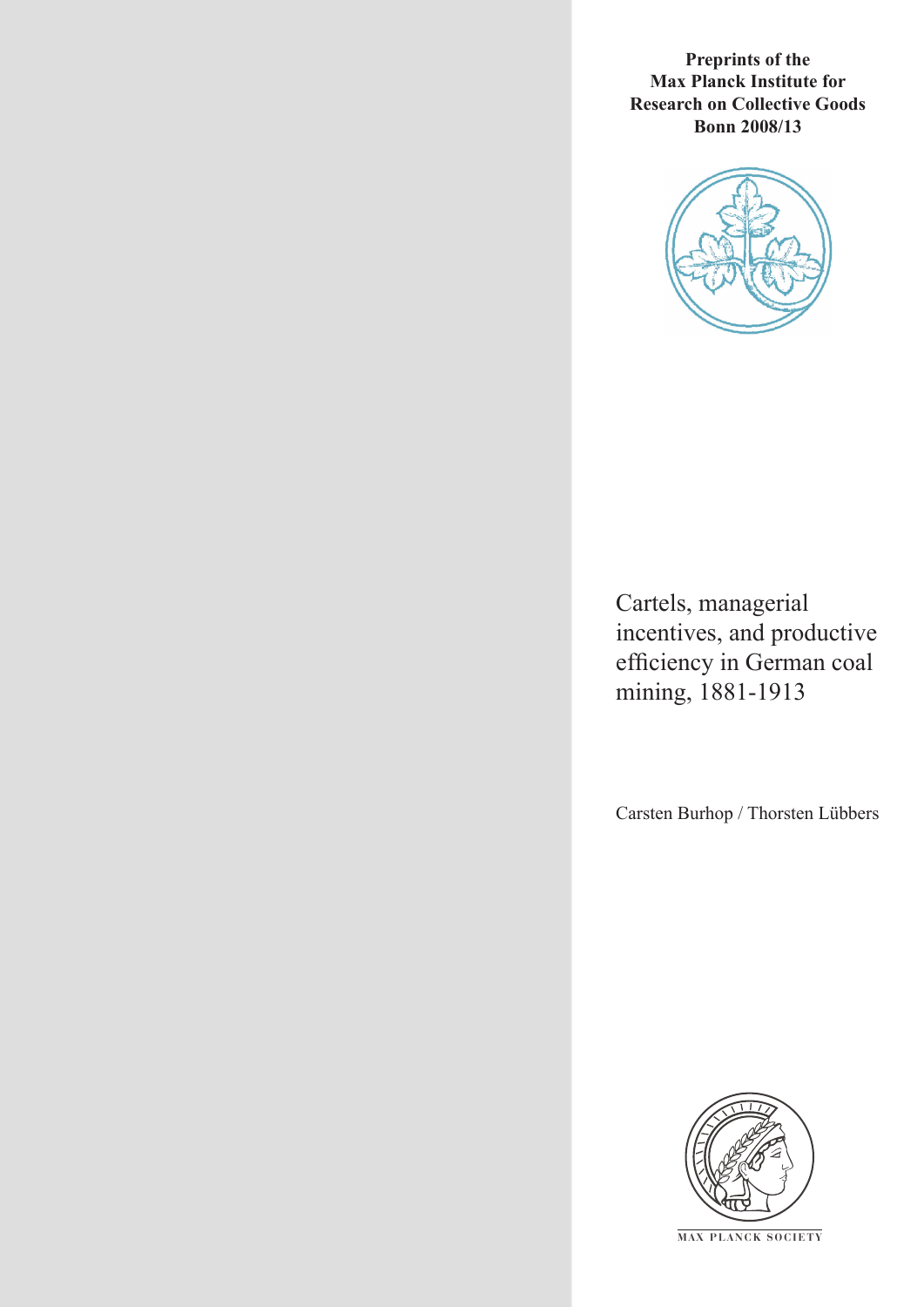

# **Cartels, managerial incentives, and productive efficiency in German coal mining, 1881-1913**

Carsten Burhop / Thorsten Lübbers

April 2008

Max Planck Institute for Research on Collective Goods, Kurt-Schumacher-Str. 10, D-53113 Bonn http://www.coll.mpg.de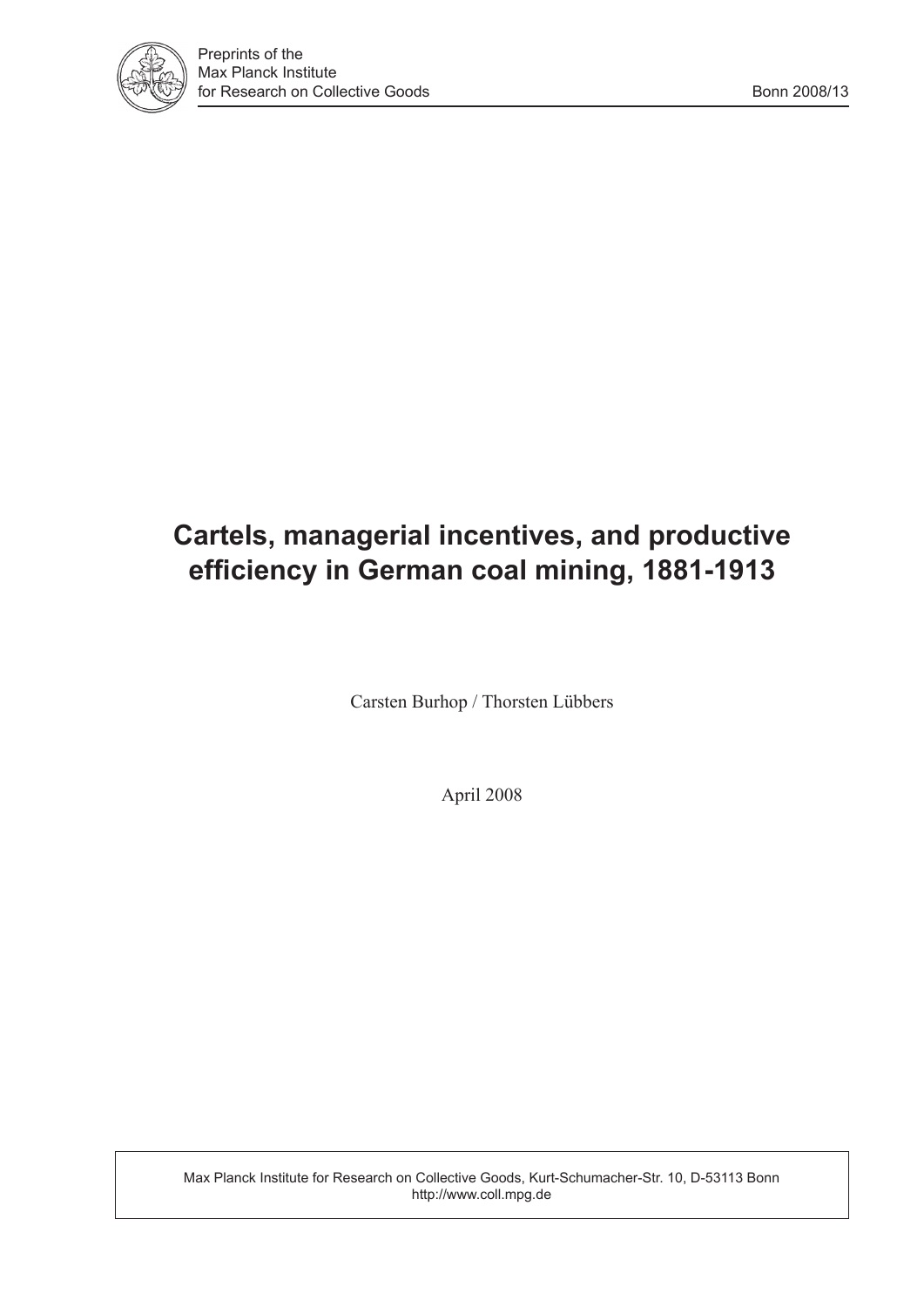# **Cartels, managerial incentives, and productive efficiency in German coal mining, 1881-1913\***

**by** 

**Carsten Burhop† / Thorsten Lübbers** 

### **Abstract**

In this paper, we evaluate the impact of cartelisation and managerial incentives on the productive efficiency of German coal mining corporations. We focus on coal mining in the Ruhr district, Germany's main mining area. We use stochastic frontier analysis and an unbalanced dynamic panel data set for up to 28 firms for the years 1881-1913 to measure productive efficiency. We show that coal was mined with decreasing returns to scale. Moreover, it turns out that cartelisation did not affect productive efficiency. Controlling for corporate governance variables shows that stronger managerial incentives were significantly correlated with productive efficiency, whereas the debt-equity ratio did not influence it.

**JEL-Classification:** N 53, L 41, L 71

**Keywords:** Economic history; Germany pre-1913; Cartel; Productive efficiency; Corporate Governance

j We would like to thank Martin Hellwig, Felix Höffler, Ulrich Pfister, two anonymous referees, seminar participants at the University of Münster, participants of the European Historical Economics Society meeting 2007 and our colleagues at the Max Planck Institute for Research on Collective Goods for helpful comments and suggestions. Darrell Arnold and Brian Cooper substantially improved the writing. All remaining errors are the sole responsibility of the authors. In addition, we would like to thank Marina Boland, Kathrin Datema, Eva große Kohorst, Annika Petersen, Juliane Schrader, and Hendrik Voss for substantial support in collecting the data for this article. An earlier version of this paper was written while the authors were researchers at the Institute of Economic and Social History, University of Münster. Financial support of the Fritz-Thyssen-Stiftung is gratefully acknowledged.

<sup>†</sup> email: burhop@coll.mpg.de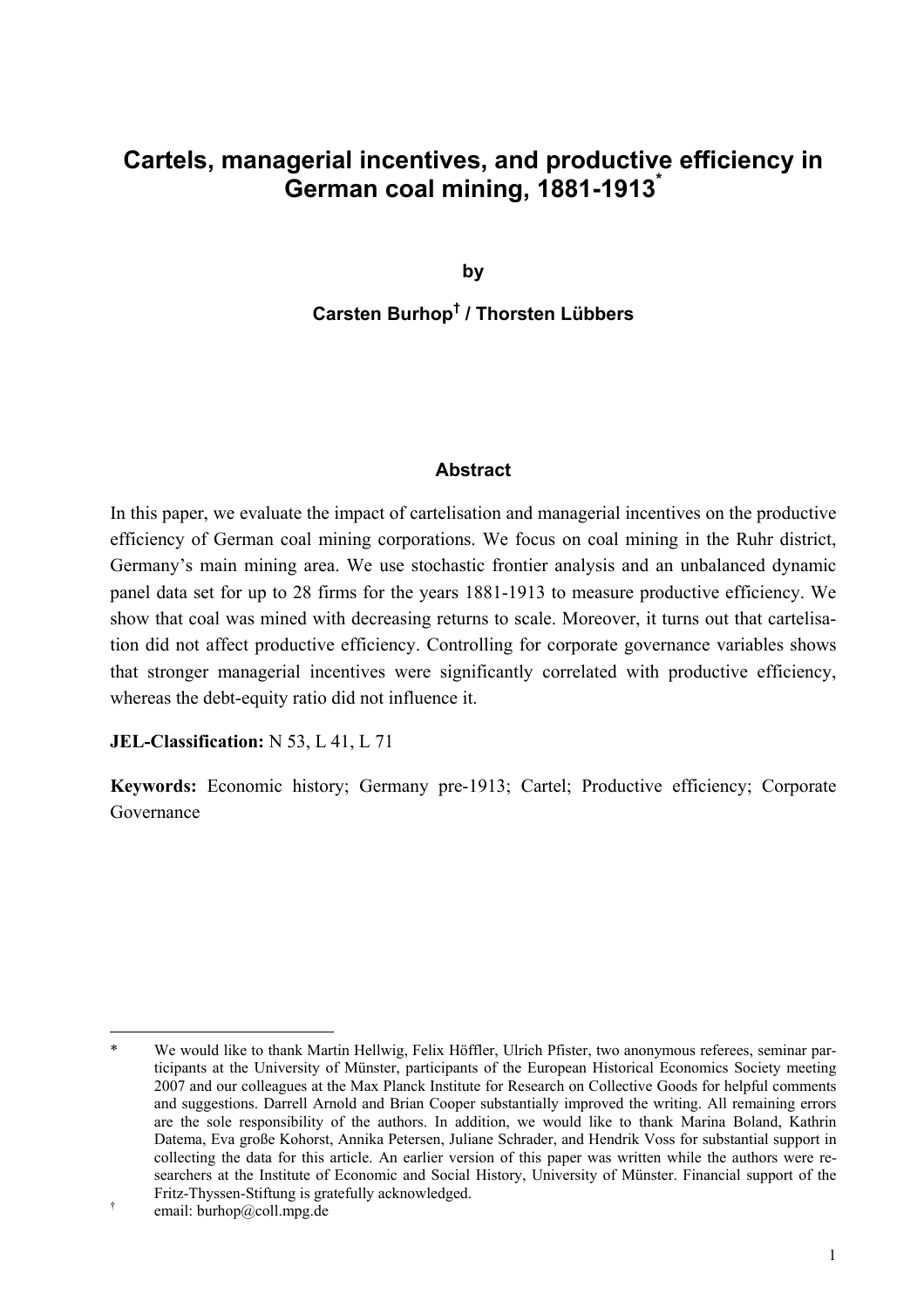# **I. Introduction**

Economic theory has developed a rich set of predictions regarding the behaviour and success of cartels (Levenstein and Suslow, 2006, review the literature). One main conclusion derived from theoretical models is that the incentives of individual firms to cheat undermine the stability of cartels. Therefore, cartels should be short-lived. Indeed, most cartels break up very quickly, and the average duration of a cartel is only about five years. Nevertheless, some cartels survive for very long periods. The fact that cartels survive for long periods of time can be taken as evidence for economic success, at least from the point of view of the participating firms. Yet, the consequences of long-lived cartels and their impact on economic variables like output, prices, profits, and productivity have only been partly identified by empirical research.

In particular, empirical studies investigating the effects of cartels focus on price data. They partially compare pre-cartel and cartel prices, prices between calm periods and cartel price wars, or national and international prices. Price differentials are then taken as evidence for the monopoly power of the cartel. Overall, there is substantial evidence that cartels induce rising prices. On the other hand, empirical evidence regarding the impact of cartels on other important economic variables, e.g., on firm profits, market structure, or output, is rare. The effects of cartels on the productive efficiency of the cartelised firms have been more or less neglected (Levenstein and Suslow, 2006: 84). However, social losses can result not only from rising prices and falling output under monopoly conditions, but also from the declining cost efficiency of production.

Most of the very few empirical studies investigating the relationship between cartels and productivity focus on productivity growth, i.e., the question whether cartels assist or constrict rises in total factor productivity, whereas the question of technical efficiency is neglected. On the one hand, Webb (1980) argues that the German steel cartel of the late  $19<sup>th</sup>$  and early  $20<sup>th</sup>$  century contributed to increased investment and productivity. On the other hand, Fine (1990), as well as Broadberry and Crafts (1992), argue that at least part of Britain's productivity decline during the  $20<sup>th</sup>$  century can be attributed to its permissive attitude towards collusion. Turning to static efficiency, Audretsch (1989) has argued that in post-1945 West Germany cartels were associated with reduced output rather than lower costs. This implies that cartels led to reduced cost efficiency.1

One reason for the relatively small number of empirical studies regarding the productivity effects of cartels might be the difficulty to obtain sufficient data. Most cartels operate secretly since many countries make cartels illegal. In the US, for example, cartels have been interdicted since the 1890 Sherman Act. Contrary to the US or to modern Germany, cartel agreements were legally binding and enforceable in late  $19<sup>th</sup>$  and early  $20<sup>th</sup>$  century Germany (see Cheffins, 2003), making historical data from Germany an ideal empirical base for testing cartel theories.

j 1 A few authors have investigated the relationship between product-market competition and productivity. Winston (1998) reports evidence of productivity gains for a set of industries after deregulation. Zitzewitz (2003) finds a positive relationship between product-market competition and productivity in the US and UK tobacco industry during the late 19th and early 20th century.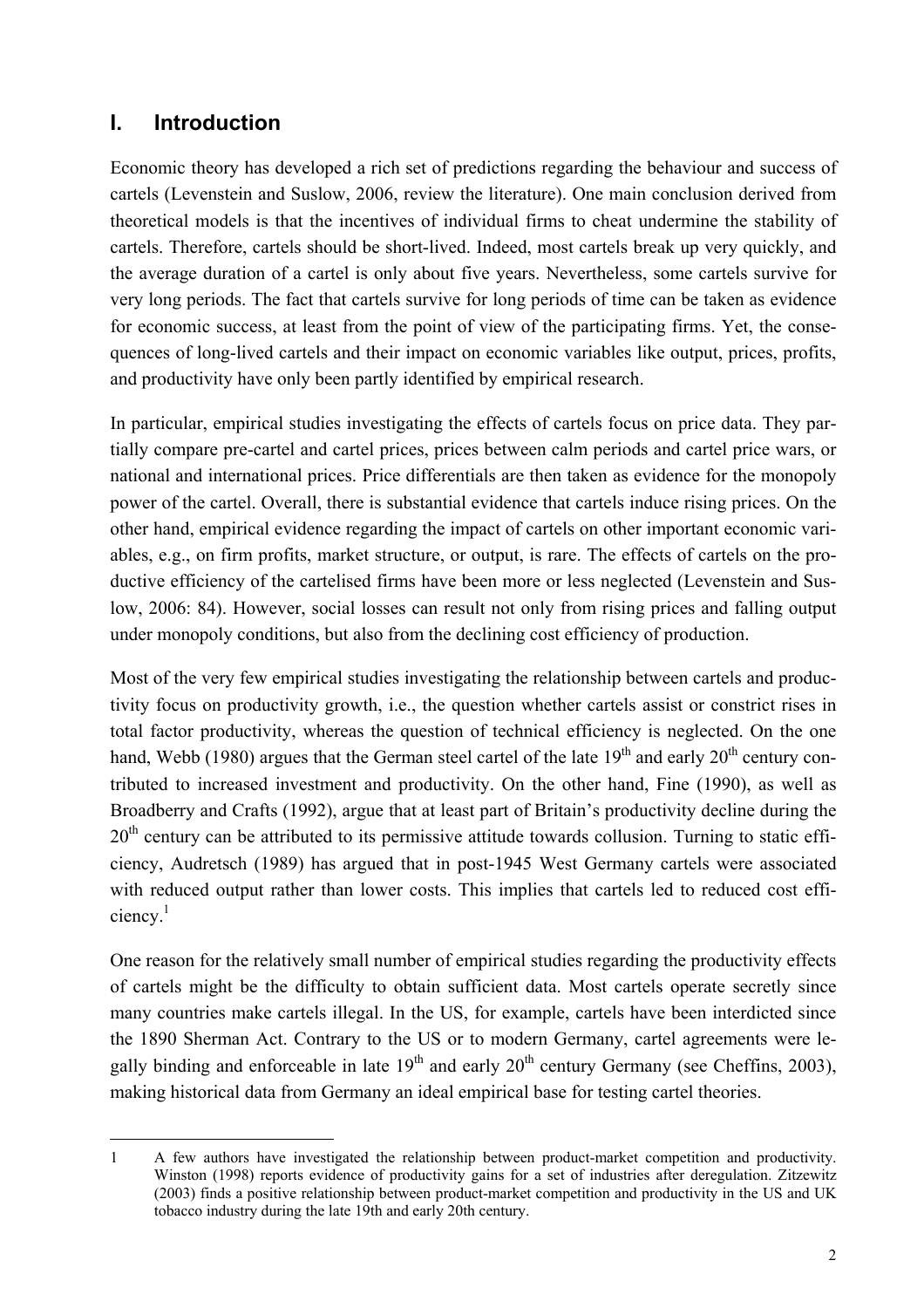In this paper, we focus on the impact of one of the longest-lasting cartels in the world, the Rhenish-Westphalian Coal Syndicate (*Rheinisch-Westfälisches Kohlensyndikat*, RWKS), specifically on the productive efficiency of German coal-mining corporations between 1881 and 1913. The RWKS was founded in 1893 and was dissolved by the Allied Forces in 1945 (Levenstein and Suslow, 2006: 53). It would therefore qualify as a successful cartel if cartel duration is a measure of success. The cartel was formed during the period of Germany's rise to industrial power; this rise has traditionally been ascribed to its dynamic steel, chemical, and electrical engineering corporations (Gerschenkron, 1962; Landes, 1969). Germany is often viewed as having overtaken Britain by leapfrogging ahead of it, employing an economic model closer to the successful model of American managerial capitalism than to the supposedly failed model of British personal capitalism (Chandler, 1990). One important component of Germany's managerial capitalism was the coordination of economic activities via various institutional arrangements. Interlocking directorates, close relationships between banks and industry, and, last but not least, cartels were coordination mechanisms well established in Germany at the turn of the  $20<sup>th</sup>$  century. Whereas the relevance of interlocking directorates and of close bank-industry relationships has been intensively investigated (Fohlin, 2007, reviews the literature), the economic impact of cartels has not been fully identified.

During the early  $20<sup>th</sup>$  century, nearly 400 cartels controlled about one-quarter of the total industrial and mining output in Germany. Cartels are supposed to have lessened the intensity of competition and to have led to greater steadiness of production and prices (Kocka, 1978: 563). Moreover, at least some of the cartels might have influenced the allocation of production factors. For example, more stable prices and output reduced the risk of cartelized steel firms, which in turn induced higher rates of fixed-capital investment. Comparatively high capital-labour ratios then resulted in high labour productivity, but without leading to inefficiency due to overinvestment (Webb, 1980). In addition, it seems that at least some cartels did not achieve excess profits. More specifically, Peters (1989) argues that the RWKS primarily aimed to stabilise prices and output and not to achieve excess profits. This hypothesis is supported by the findings of Bittner (2002, 2005); he shows that the formation of the RWKS in 1893 did not led to excess returns for the participating firms in the stock market. Yet, perhaps the managers of cartelized coal mining corporations did not use market power to attain pecuniary monopoly profits. This could explain the poor stock market reaction to cartel formation. Perhaps they followed a strategy hypothesised by Hicks (1935), i.e., that the best monopoly profit is a quiet life for the manager. Germany's managerial capitalism would then have been less successful than supposed by Chandler  $(1990)^2$ 

Since Hicks proposed his famous hypothesis, the managerial economy has been investigated in more detail theoretically. In particular, in a world with symmetric information between managers and owners of a company, managers will minimise costs; as a result, the company is technically

<sup>2</sup> Moreover, Chandler (1990) figured out that cartelisation instead of mergers impeded the emergence of efficient firm sizes in Germany. Consequently, productivity was substantially lower in Germany than in the U.S. In addition, Tullock (1967) argues that a monopolist will use at least some of his rent to defend his position, e.g., by influencing the government or by prohibiting market entry. These activities consume resources, and therefore productive efficiency declines.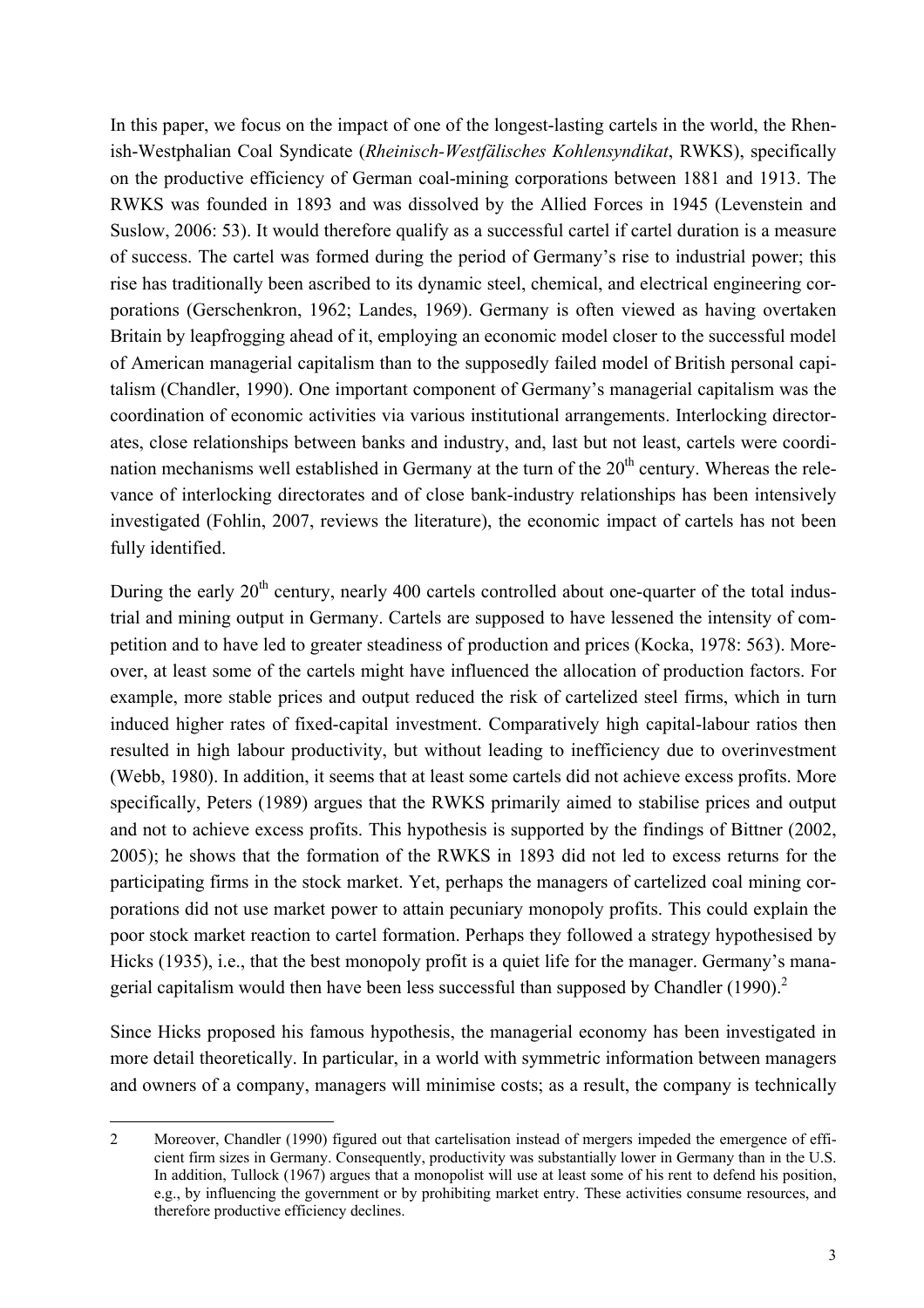efficient. Yet, if asymmetric information between managers and shareholders exists, managers need to be motivated, e.g., by bonus payments, to achieve the first-best solution. The optimal design of such managerial incentives is influenced by product market competition – along with other factors. First of all, if managers can describe monopoly profits as profits resulting from managerial effort, the signal received by the principal becomes more diffuse and it becomes more difficult to design incentives optimally (Hart, 1983). In addition, low product market competition reduces the bankruptcy risk of firms – and thereby the lay-off risk for managers – which might reduce managerial effort and company efficiency. However, if managers get a share of the profit, they still put effort into the firm. Moreover, since the marginal return of managerial effort is higher in a world with low product market competition, managers will increase their effort and thereby the efficiency of the firm (Schmidt, 1997). In addition, the negative correlation between market power and bankruptcy risk can be counteracted by the principals via the choice of the financial structure of the firm. Bankruptcy risk increases with the debt-equity ratio; therefore, the effects of market power on the managerial effort can be counteracted by increasing debt relative to equity (Aghion et al., 1999). Thus, the effects of cartel formation on productive efficiency can only be fully accounted for if corporate governance variables are taken into consideration.

If managers actually enjoyed a quiet life, instead of the hard life of profit-maximising agents, cartelised coal mines would exhibit lower productive efficiency. We test this hypothesis by estimating a stochastic frontier model using input and output data of up to 28 coal mining corporations for the period 1881-1913. It turns out that the productive efficiency of coal-mining corporations was not significantly affected by cartel membership. Moreover, a high debt-equity ratio also left productive efficiency unaffected. On the other hand, productive efficiency was significantly higher in firms that paid large bonuses to their board members. This indicates that compensation schemes were more important for conserving productive efficiency than competitive pressure from product markets or the higher bankruptcy risk of highly leveraged firms.

The remaining parts of the paper are organised as follows. In Section II, we describe the organisation of coal mining in Germany between 1880 and the First World War. Data sources and descriptive statistics are presented in Section III. In Section IV, we outline the econometric method employed. In Section V, we measure firm-level productive efficiency using stochastic frontier analysis. Section VI concludes the paper.

### **II. The Rhenish-Westphalian Coal Syndicate**

The three decades from the 1880s to World War I constitute the later phase of Germany's industrialisation. Real net national product increased by 159 percent between 1880 and 1913 and industrial output by 202 percent (Burhop and Wolff, 2005). One important factor behind this rapid growth was coal, the main energy source of the day. In particular, metal production, metal processing, chemicals, mining, and transportation relied on coal as an input factor. Furthermore, coal was an important consumption good, used as heating material in the growing urban centres in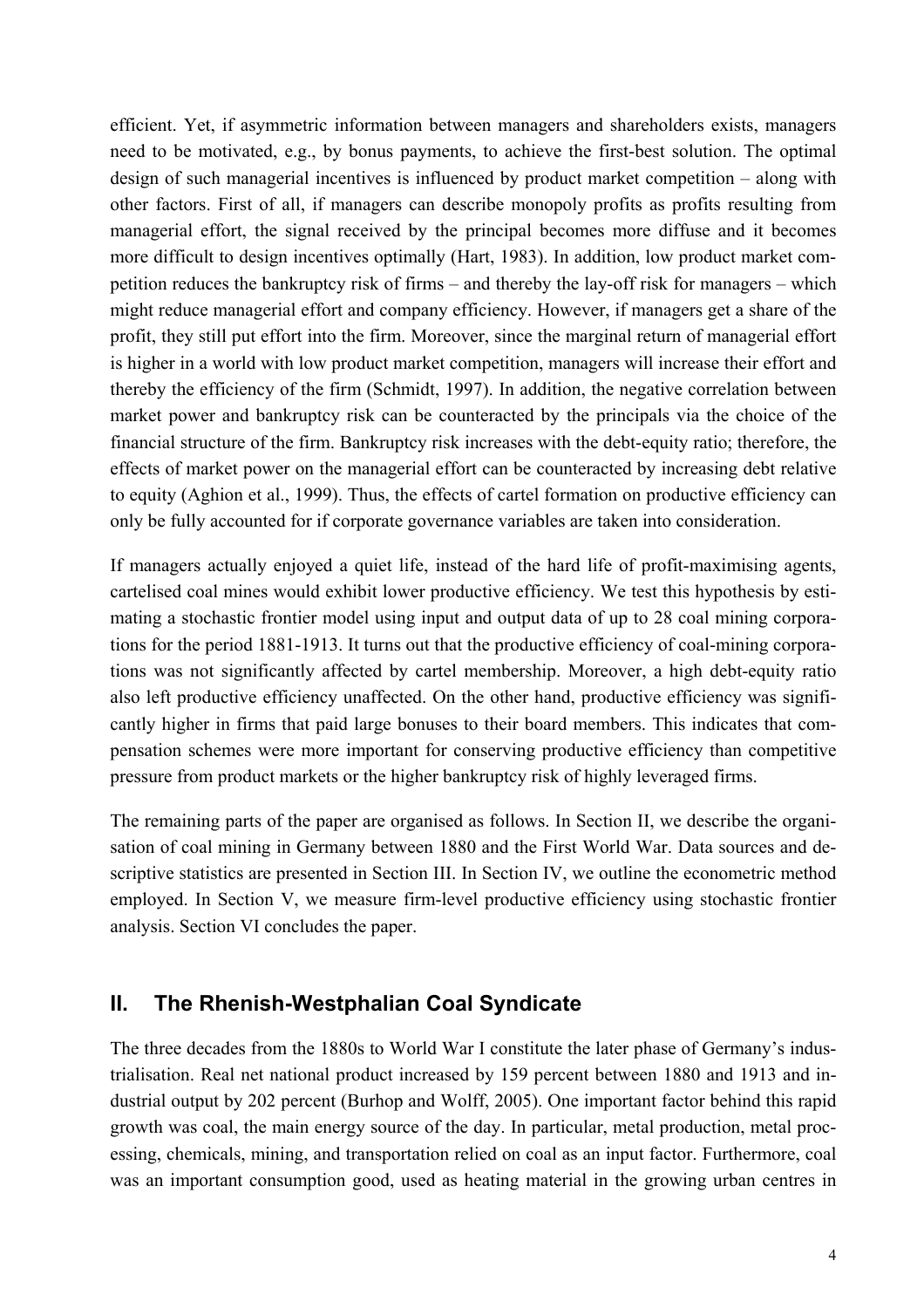Germany (Holtfrerich, 1973: 129-154).<sup>3</sup> Coal was basically supplied by four sources. The most important German mining districts were the Ruhr district in the west, the Saar area in the southwest, and Silesia in the east of the empire. Furthermore, coal was imported from Britain via Hamburg, Germany's primary seaport. The most important source was the Ruhr district, whose mines supplied about 48 percent of German coal output in 1880 and about 58 percent in 1913 (Jahrbuch, 1914: 748).

The quantitative importance of Ruhr coal mining for the German economy is one reason for focusing on it. Moreover, the industrial organisation of coal mining in the Ruhr district differed significantly from the organisation in other parts of Germany. In the Ruhr district, mining was almost exclusively performed by publicly traded corporations, organised either as corporations (*Aktiengesellschaft*) or as *Gewerkschaft*.<sup>4</sup> In the Saar area, the Prussian state was by far the largest player. In Upper Silesia, the government also had significant shares in output, but in this area, most of the coal fields were privately owned and extracted by East-Elbian aristocrats (Pierenkemper 1992; Walker, 1904: 34-35).

Already at the end of the 1870s, collusion had become a prominent phenomenon in the Ruhr district. By coordinating individual behaviour, the mining firms sought to eliminate what they thought to be "unhealthy" (*ungesunde*) competition, and thereby to secure what was called "sufficient" (*auskömmliche*) prices and profits.<sup>5</sup> Early efforts were aimed at controlling either output or prices. Moreover, even if more sophisticated coordination techniques were used, they were restricted to local areas and lacked mechanisms to punish defectors. As a result, up to the beginning of the 1890s, all collusive arrangements were ineffective in pursuing their goals, and they therefore eventually failed.<sup>6</sup>

In 1893, 98 firms, representing 87 percent of the coal output from the Ruhr district (Passow, 1911: 68), joined to form the RWKS, commonly referred to as the most powerful collusive arrangement in Imperial Germany (Parnell, 1994: 29). Its original treaty was revised twice, first in 1896 and for a second time in 1903. With the latter revision, the vertically integrated iron and steel producers, the foundry mines (*Hüttenzechen*), of the district, which had abstained from membership up to then, joined the cartel. As a result, coal extraction in the Ruhr district was almost completely cartelised (the market share at the end of 1903 was 98.7 percent).

<sup>3</sup> Between 1904 and 1912, about 40 percent of coal was consumed by the iron and steel industry, 15 percent by private households, and 10 percent by railways. Moreover, 10 percent were exported.

<sup>4</sup> A Gewerkschaft was a legal type of enterprise exclusively designed for mining. Its capital was divided in (up to 1,000) mining shares (called Kux), which did not represent a certain amount of capital, but a percentage share of the firm. In contrast to corporations, the owner of a Kux did not only profit from distributions (called Ausbeute), but was also obliged to remargin capital (called Zubuße) to finance investments or accrued losses. Moreover, since they were registered, the trading of a Kux was subject to harsher restrictions than the buying or selling of stocks (Friedrich, 1979).

<sup>5</sup> The cited terms can be found in the annual reports of the Verein für die bergbaulichen Interessen im Oberbergamtsbezirk Dortmund, cited in Passow (1911).

<sup>6</sup> A detailed description of the predecessors of the Rhine-Westphalian Coal Syndicate can be found in Verein (1904b).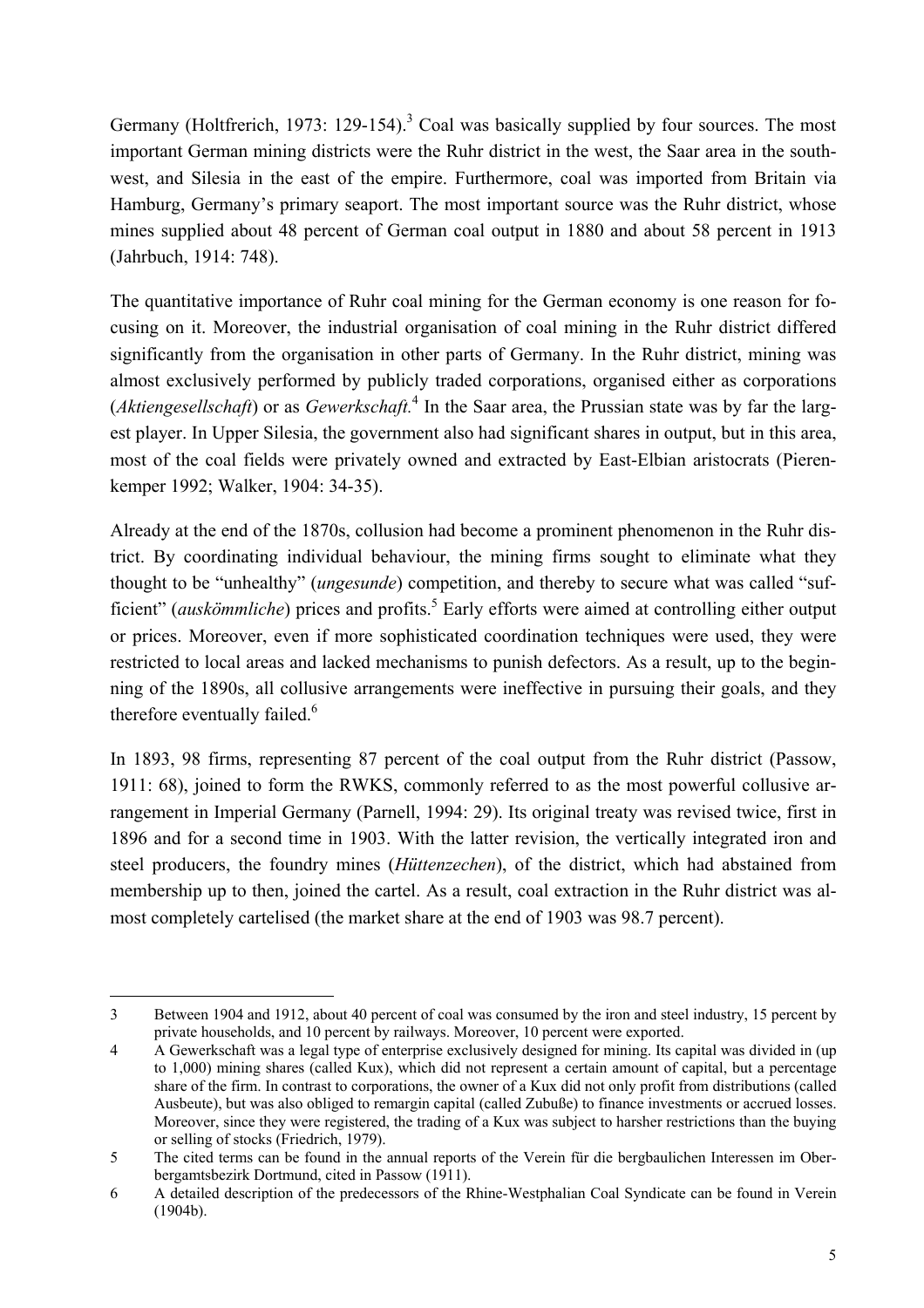The RWKS was a price- and quota-setting cartel.<sup>7</sup> In addition, it managed the sales of its members' production. Every participating firm had to commit itself to sell its entire output to the cartel, which in return was obliged to purchase it. Mines that failed to meet their delivery requirements without a valid excuse were punished with a fine. The prices the RWKS charged its customers varied according to the place where the respective coal was sold. In what was known as the 'undisputed area' (*unbestrittenes Gebiet*), the cartel enjoyed advantages in transportation costs that prohibited outsiders from competing. Here, it fixed its prices annually. Variations were only allowed to account for differences in quality. In contrast, prices in the disputed area (*bestrittenes Gebiet*) were determined competitively. If they fell short of those in the noncompetitive region, the cartel would compensate for the difference. The compensations (as well as the cartel bureaucracy) were financed by a variable percentage deduction from the monthly revenues that the cartel transferred to its members (*Umlage*).

Production was regulated by assigning each member a participation figure (*Beteiligungsziffer*), which was allotted on the basis of members' production levels in either 1891 or 1892. The figures were expressed in tons of coal production, but served as quotas that defined a member's share in total output, since the sum of the individual participation figures represented the maximum production capacity of the cartel. In practice, this maximum was hardly ever realized, because the cartel authorities could reduce total output by applying a common percentage reduction to each member's figure if they judged the production capacity to surpass demand.<sup>8</sup> Cartel members that exceeded their production allowance were punished with severe fines. Mines, which had to produce below their allowed output due to quality problems or delivery commitments, received subsidies.

Given the duration, the impressive market share, and the seemingly tight organization, it seems reasonable to assume that the RWKS was effective in controlling prices and output. On average, price variations for coal declined after the cartel formation.<sup>9</sup> Moreover, the cartel nearly achieved its output target in most years (Peters, 1981: 146). Yet, there were obstacles that might have prevented the cartel from successfully pursuing its cause. One reason may be that, due to the large number of firms, negotiation and monitoring costs were presumably high. Moreover, cost structures were heterogeneous since the geological conditions varied substantially between mines in the north and the south of the Ruhr district. Finally, the industry was dynamically growing and the output of cartel outsiders was continuously increasing.<sup>10</sup>

Furthermore, Peters (1981, 1989) has persuasively argued that the long duration of the RWKS was largely due to the flexibility of its contracts. In particular, the regulation of output allowed the cartel members to behave individualistically. Their participation figures were not perma-

<sup>7</sup> The texts of the three contracts are published in Verein (1904b).

<sup>8</sup> Between 1893 and 1914, there were only two years (1900, 1907) when no reduction was enforced (Peters, 1981: 144-145).

<sup>9</sup> Coal prices are available at the NBER historical statistics homepage.

<sup>10</sup> Up to 1903, the most important outsiders in the undisputed territory were the foundry mines. After 1903, the Prussian state became increasingly important.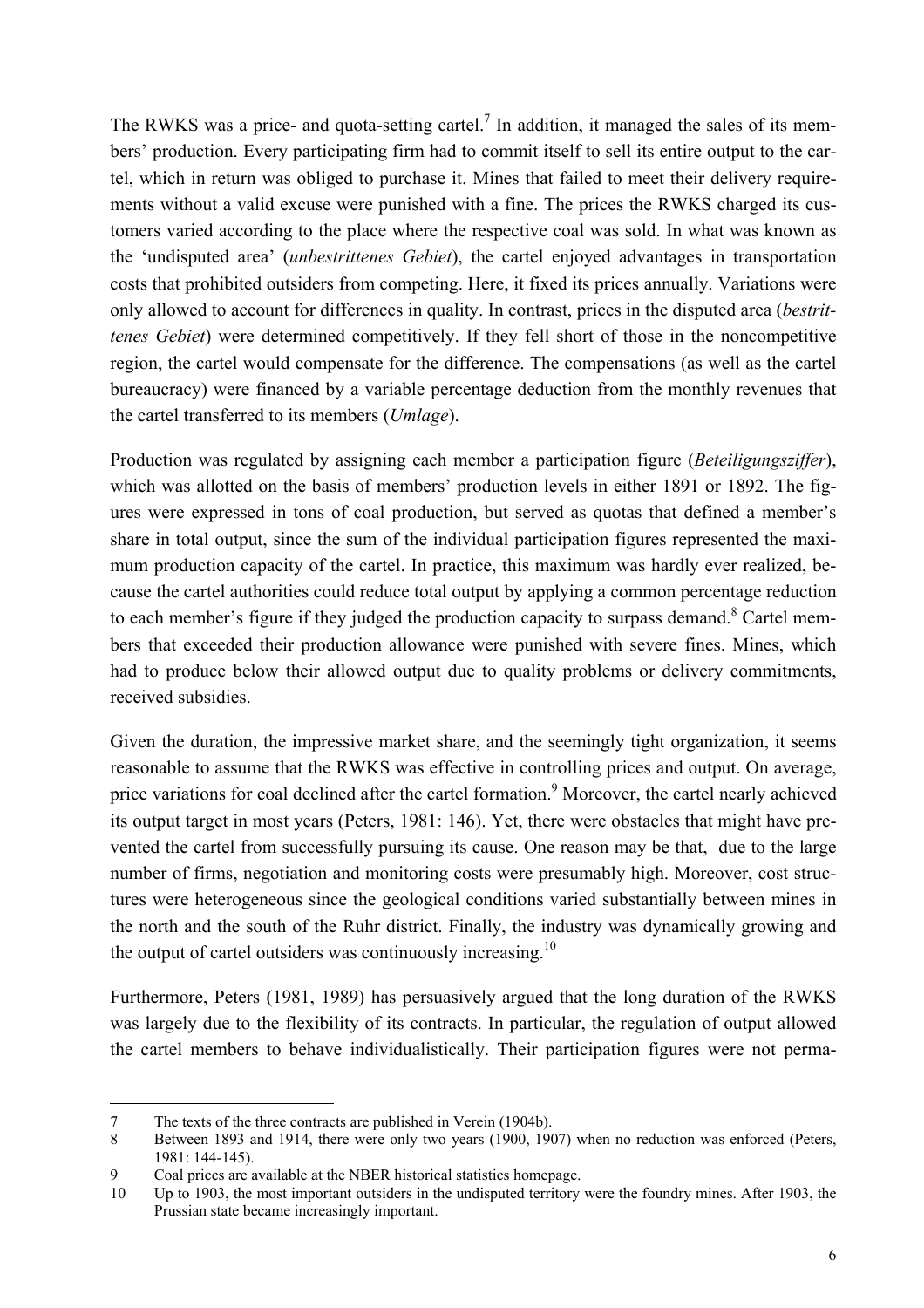nently fixed. There were several different ways to increase them.<sup>11</sup> During the period in which the first two contracts were valid (1893-1903), a member could automatically increase his participation figure if he sank a new production shaft.<sup>12</sup> When this was registered, the cartel authorities had almost no means to reject the request for a higher quota. Moreover, all firms could request a higher participation figure for already existing shafts. In contrast to the procedure applied for new shafts, the responsible body of the RWKS could refuse an increase if it judged that the coal market was incapable of dealing with extra production. The takeover of another cartel member was a third way to achieve a higher participation ratio, without changing the sum of production allowances. Subsequently, the re-allocation of production allowances among firms via takeovers could be one way to achieve a higher technical efficiency on average, since firms could shut down the least efficient shafts $^{13}$ .

Between 1893 and 1913, the sum of the individual production allowances rose from 35.4 to 84.1 million tons (Jahrbuch, 1914: LXX). Many new shafts were drilled to get an additional quota: new shafts were sunk and then closed again as soon as the higher quota was assigned; ventilation shafts were converted to extraction shafts; single shafts were equipped with additional extraction facilities and thereby turned into double shafts, which were counted as two shafts (Peters 1981, 1989). In effect, the constant changes in the relative and absolute importance among its members must have seriously hampered the ability of the cartel bodies to control output effectively.<sup>14</sup>

Finally, simply looking at the combined market shares of its members overstates the market power of the RWKS. First of all, the cartel sold less than 50 percent of its total output in the undisputed territory; the remaining coal had to be marketed at competitive prices (Wiedenfeld, 1912: 79, 101). Furthermore, occasionally exports had to be subsidised with revenues from sales in the undisputed territory, as they were conducted below domestic market prices. Moreover, collusion on the demand side or large customers might have restricted the market power of the RWKS. For example, 40 percent of the coal was supplied to the iron and steel industry, which was also cartelized to some extent. In addition, ten percent of the coal was supplied to railways, which were mainly state-owned. Yet, the impact of downstream market power on the price formation at the coal market has never been investigated.<sup>15</sup> In addition, after the second revision of the contract the grip of the cartel on the output of its members began to loosen. Right from the

j

<sup>11</sup> For an individual firm, a higher participation figure was extremely desirable: If other members did not increase their figures simultaneously, an enlargement would result in a higher individual share in total output. By this, the respective cartel member could augment its coal production and circumvent reductions enforced by the cartel authorities. In addition, the weight in the price- and production-setting committees of the RWKS depended on the share in total output. If fellow colluders also increased their production allowances, an enlargement of one's own participation figure was necessary to at least keep one's relative position in the organisation.

<sup>12</sup> The participation figure was then increased by 120,000 tons.

<sup>13</sup> All three contracts stipulated that the members of the RWKS were allowed to distribute freely their individual quota among their production facilities. Thus, since acquiring a cartel member also meant taking over its participation figure, an acquiring firm could redistribute output to its most efficient facilities without restriction.

<sup>14</sup> Between 1895 and 1914, the actual output of the cartel exceeded the projected output in eleven of twenty years (Peters, 1981: 147).

<sup>15</sup> See, e.g., Webb (1980) and Feldenkirchen (1982: 110-124) for a description of the industrial organisation of the iron and steel industry.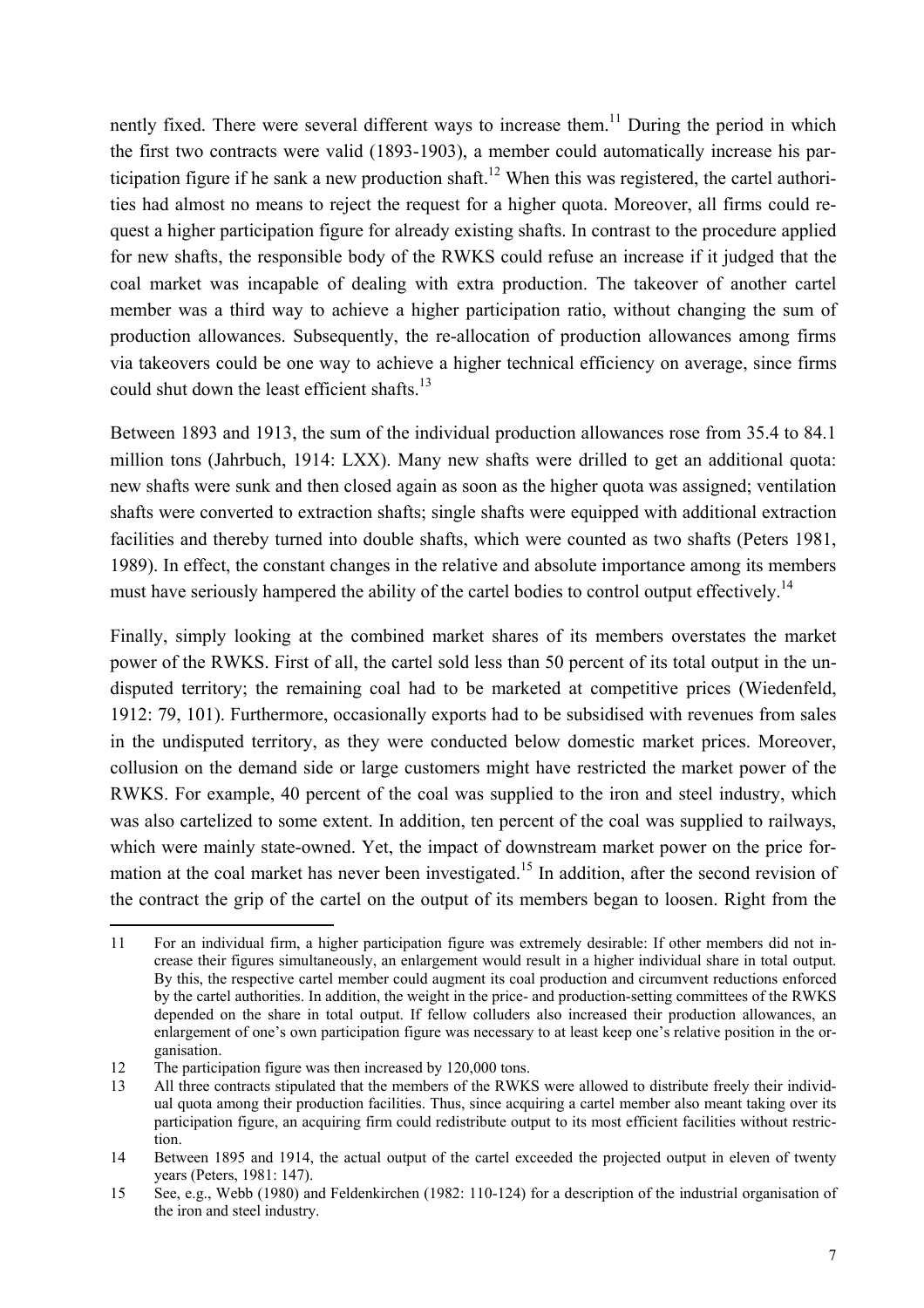foundation of the RWKS, the coal used to run operations (*Selbstverbrauch*) was excluded from the members' delivery commitments. Up to 1903, these provisions applied to the share of output that was needed to run steam engines and used to produce coke or briquettes. Although it did not have to be delivered to the cartel, it was nonetheless subject to control through the quota regime. After 1903, the coal for running iron and steel works was also declared to be a part of the *Selbstverbrauch*. Moreover, in order to persuade the vertically integrated firms to join the organisation, coal for self-use was no longer controlled by cartel quotas.

### **III. Data sources and descriptive statistics**

Our sample covers up to 28 mining corporations from the Ruhr district. Data about *Gewerkschaften* could not be obtained, as they were not obliged to publish the same details about their business operations as corporations were. The firms in the sample represent between 28 percent (in 1881) and 58 percent (in 1907) of the coal output from this region and 14 percent (in 1881) to 33 percent (in 1907) of the German coal output.

| Table T. Descriptive Statistics             |                               |                          |                                    |                                        |
|---------------------------------------------|-------------------------------|--------------------------|------------------------------------|----------------------------------------|
| Firm specific mean                          | All observations<br>1881-1913 | All firms, 1893-<br>1913 | Cartelized<br>firms, 1893-<br>1913 | Non-cartelized<br>firms, 1893-<br>1913 |
|                                             |                               |                          | Cartel period                      |                                        |
| Coal output in tons                         | 1,173,752                     | 1,501,965                | 1,607,747                          | 497,033                                |
| Number of workers                           | 4,389                         | 5,688                    | 6,055                              | 2,204                                  |
| Capital stock in Marks                      | 24,268,828                    | 31,089,364               | 32,963,540                         | 13,284,699                             |
| Return on capital                           | 8.5%                          | 8.8%                     | 8.5%                               | 15.6%                                  |
| Incentive pay for board members in<br>Marks | 73,574                        | 96,671                   | 101,360                            | 52,119                                 |
| Profit share of board                       | 3.6%                          | 3.5%                     | 3.6%                               | 2.5%                                   |
| Debt ratio                                  | 24.8%                         | 27.3%                    | 26.5%                              | 34.7%                                  |
| Number of cross sections                    | 28                            | 28                       | 28                                 | 4                                      |
| Number of observations                      | 633                           | 420                      | 380                                | 40                                     |

### **Table 1: Descriptive Statistics**

*Source: see Appendix 1 and 2.* 

-

Output and input data were collected from a variety of sources. See Appendices 1 and 2 for a detailed list of firms included in our sample and the exact sources. To estimate a production frontier, output and input measures are required. Our output measure is tons of coal produced during a year; input measures are the number of workers<sup>16</sup> and the value of the fixed assets of a firm, calculated from balance-sheet data. Accounting figures do not necessarily display the economic value of assets; we therefore apply the perpetual inventory method to compute the capital stock

<sup>16</sup> We implicitly assume an identical relation between total employment and the underground workers for all firms. Furthermore, one should note that the number of annual working hours per underground worker was nearly constant over the whole period under consideration.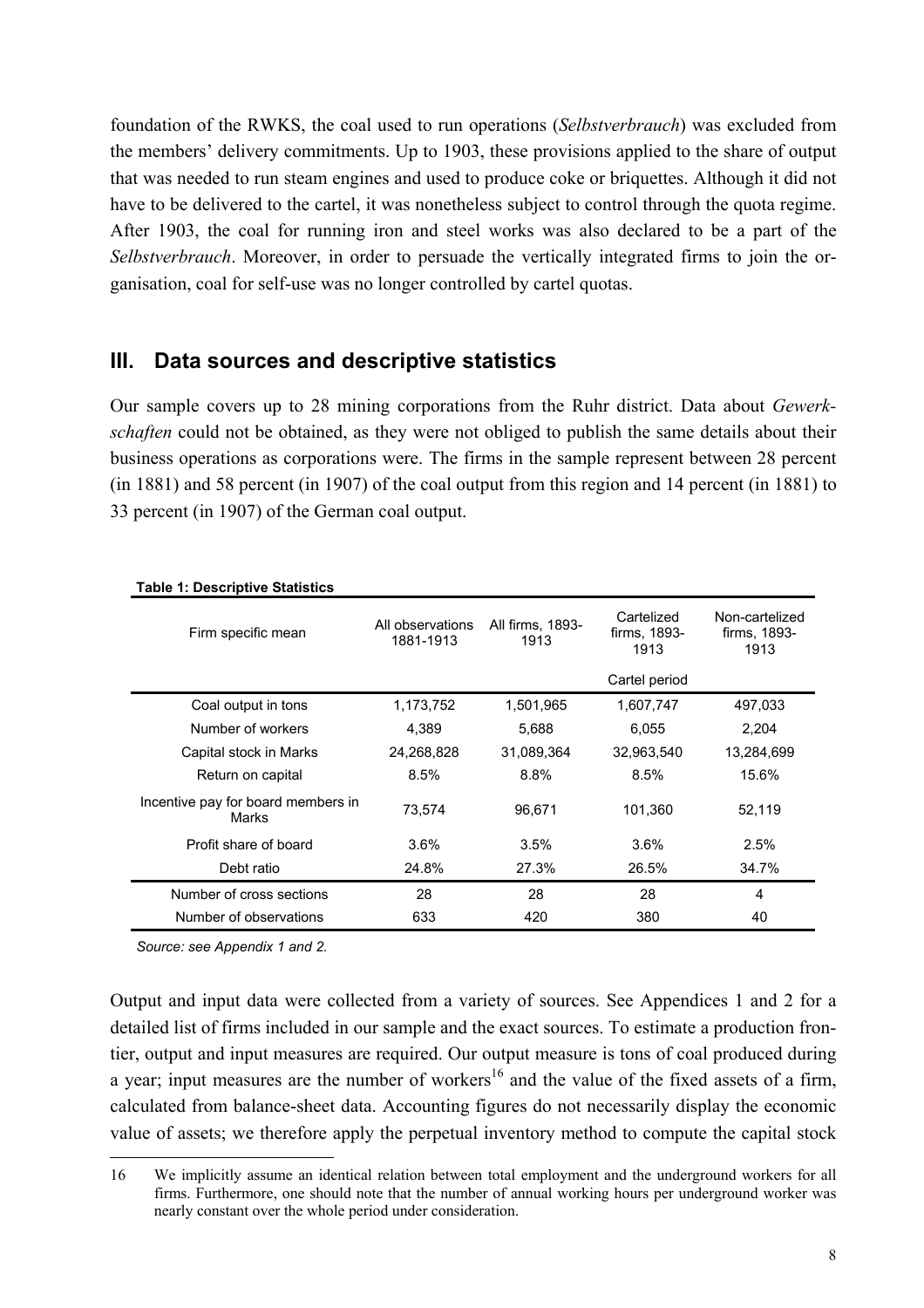of firms. We use a method proposed by Lindenberg and Ross (1981). Following their approach, the book value of a firm is adjusted for investment, depreciation, price changes, and the technological progress of the current and of preceding periods (for a detailed description, see Appendix 3).



**Figure 1:** Labour productivity and capital intensity of our sample of Ruhr district coal mining corporations, 1881-1913. Source: see Appendix 1.

The aggregated input and output figures of the sample clearly show the continuing growth process that characterised the German mining industry between 1881 and 1913. The coal extraction of the 28 firms increased from 5.7 million tons to 43.9 million tons (682 percent); capital input increased from 135.5 million Marks to 865.3 million Marks (538 percent), and labour input from 19,315 workers to 150,890 workers (681 percent). As can be seen in Figure 1, labour productivity, measured in tons per worker, was thus nearly constant, whereas the capital intensity slightly declined between 1881 and 1913.17

The average coal output of a firm in our sample was nearly 1.2 million tons annually from 1881 to 1913. This output was produced using a capital stock valued at about 24.3 million Marks and by employing nearly 4,400 underground workers. During the cartel period (1893-1913), the out-

<sup>17</sup> This finding contradicts Holtfrerich's (1973) hypothesis of a rising capital intensity. He based the argument on the number of installed horse-powers per worker. As a matter of fact, installed horse-powers per worker increased by about 60 percent from the 1880s until the early 20th century (Jahrbuch, various issues). On the other hand, the number of shafts per worker decreased by at least 34 percent over the same period (Jahrbuch, various issues; Verein, 1904a). The accounting data employed in this paper account for these diverging trends of different capital input types.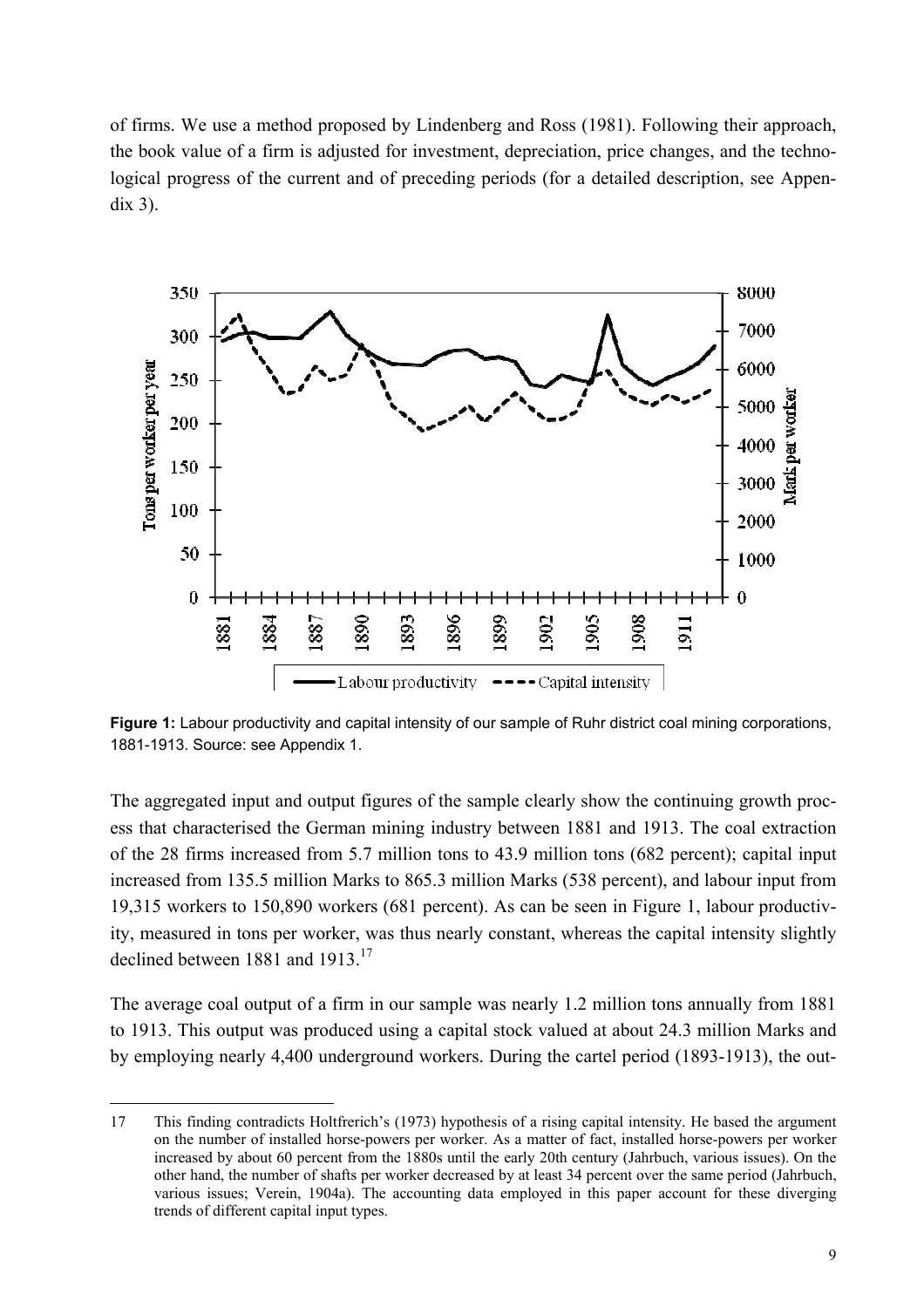put, labour input, as well as capital input of cartelized firms were about 2.5 times larger than of non-cartelized firms. Labour productivity was higher in cartelized firms, whereas capital input per worker was higher in non-cartelized firms.18 Non-cartelized firms were much more profitable than cartelized firms; the profit share paid by them to the managers was smaller; and the debt ratio was higher.

22 of the firms were only engaged in coal mining; the remaining six were vertically integrated foundry mines. All of the included firms used a similar technology in exploiting their fields. Due to the characteristic of the coal deposits in the Ruhr area, it was almost exclusively mined with vertically sunk shafts.<sup>19</sup> Moreover, the technology used to mine the coal seams was, with slight variations, identical: hand labour dominated; mechanical extraction machines were almost completely absent up to the turn of the century; afterwards they were only slowly accepted (Burghardt, 1995; Hoffmann, 1965: 59-60). In contrast to the similarities in the production technology, there were presumably differences between firms from different parts of the district that could have influenced productivity significantly. Mines situated in the south were faced with thinner and less even seams than those in the north. The output of the former displayed a lower ratio of coal to stone. These disadvantages were partly offset by the fact that extraction shafts in the northern part of the district had to be deeper in order to reach deposits that were worth exploiting (Bergmann, 1937; Brown, 1993: 203-229).

The production technology seemed to be similar not only for different firms, but also over time. Labour productivity was nearly constant, and capital intensity was only slightly declining. Moreover, a rather simple estimate of the total factor productivity shows that it was nearly constant between 1881 and 1913. Under the simplifying assumptions of constant returns to scale and a labour share of 0.8, the total factor productivity – normalized to  $1881 = 100$  – was 105.4 between 1881 and 1892 and 99.6 between 1893 and 1913.<sup>20</sup>

Besides inputs like capital and labour, theory suggests that market structure, managerial incentives, and capital structure could influence efficiency. We use data about performance-related remuneration paid to the executive board and to the supervisory board to measure managerial incentives. The capital structure of each firm is factored into the estimation via the quotient of debt over total assets, the debt ratio. Incentive payments to board members were – in Marks as well as in the share in profits – significantly higher in cartelised than in non-cartelised firms. This is a first indication that principals substituted weaker incentives from product market competition with stronger monetary incentives. On the other hand, the disciplining force of high debt levels was used much more intensively in non-cartelized firms.

<sup>18</sup> This contradicts Webb (1980). He hypothesised that cartel membership fostered investment in physical capital.

<sup>19</sup> In 1885, the average depth of the shafts in the Ruhr district was 342 metres. In 1908, it was 460 metres. At the eve of the First World War, the maximum depth of up to 1,000 metres was reached (Bosenick, 1906: 30; Goldschmidt, 1912: 11; Jahrbuch, 1914).

<sup>20</sup> The difference between the two sub-periods is statistically insignificant.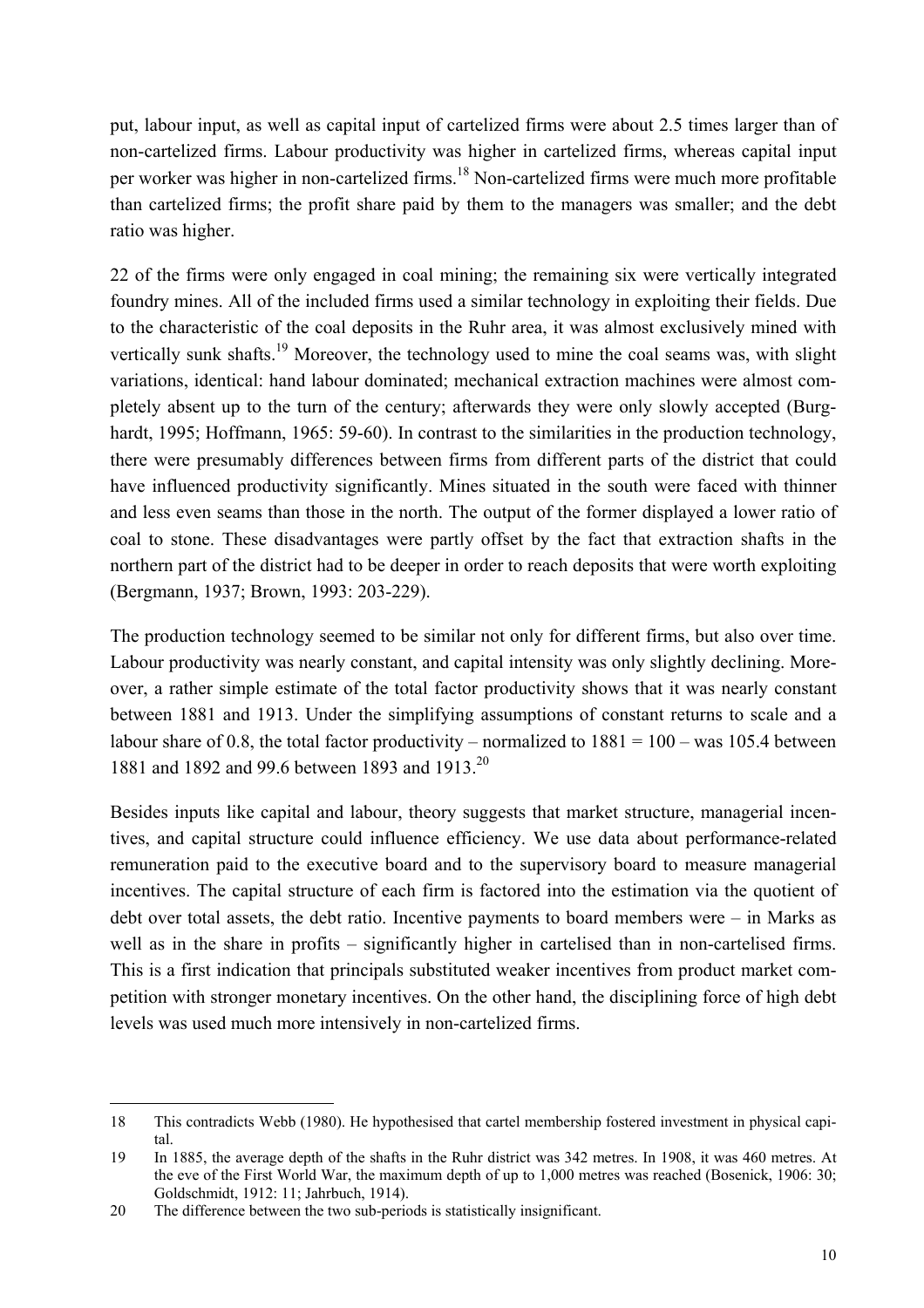Another important external force influencing managerial effort is competitive pressure from product markets. Product market competition can be measured in a number of ways, for example by the market share of the largest three corporations or a Herfindahl index. However, our econometric method uses company-level data. Therefore, aggregated data about market power are inadequate. We measure the influence of the cartel's market power on the productive efficiency of a firm by a dummy variable, taking the value of one if the firm was a member of the RWKS during a given year. Moreover, we address the effect of the cartel's existence on the productive efficiency of all firms by a dummy variable taking the value of one for all post-1892 observations.

A direct approach to measure market power is the calculation of the Lerner-Index, i.e., the ratio of prices to marginal costs. In the case of perfectly competitive markets, prices equal marginal costs and the price-costs margin therefore takes the value of one. Therefore, price-cost margins higher than one indicate market power. However, calculation of marginal costs is quite difficult. Therefore, we computed the ratio of prices to average costs for a sub-sample of about one-third of our sample. In general, average costs do not equal marginal costs if fixed costs and decreasing returns to scale characterise the production process. Thus, the level of our quasi-Lerner index is uninformative. Nevertheless, a shift in the level of the index after the cartel formation in 1893 serves as an indicator of rising market power under the additional assumptions of constant production functions. Yet, the ratio of prices to average costs was roughly constant between 1881 and 1913. These results casts doubt on the effectiveness of the cartel agreement.



**Figure 2:** Price-average cost-margin for a sub-sample of corporations, 1881-1913. Source: see Appendix 1.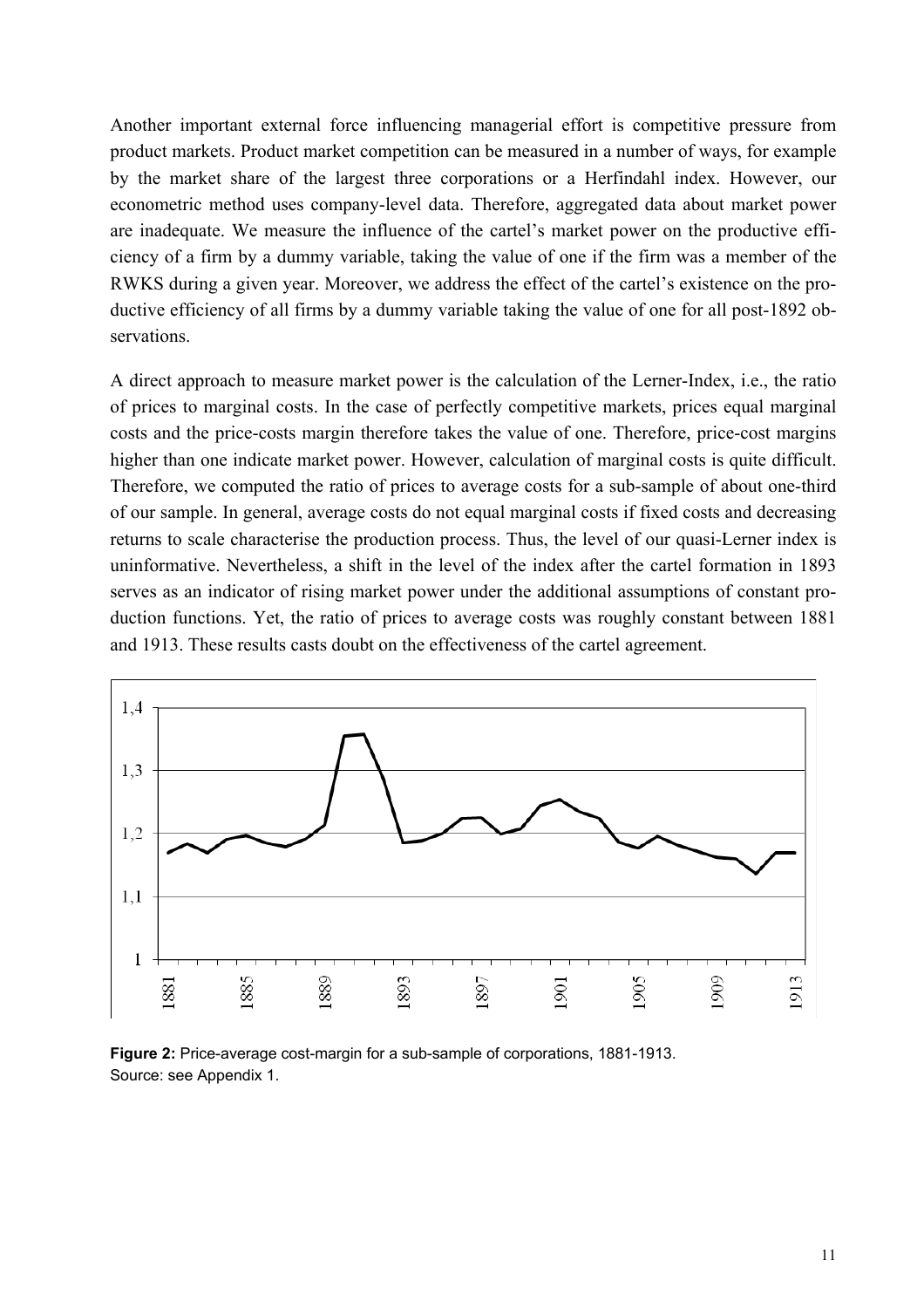### **IV. Econometric method**

j

A standard tool for the estimation of productive inefficiency is stochastic frontier analysis (Greene, 2003: 501; Sickles, 2005). Basically, a production function  $y = f(x)$  describes the relationship between a set of input factors x and output y. For any given x, y must be equal to or less than f(x), i.e., production always takes place on or below the maximum level of the production function. For an empirical regression model of  $y = f(x) + \varepsilon$ , this theoretical consideration implies that the error term ε must be negative. The canonical solution to this problem was proposed by Aigner et al. (1977). In this framework, any deviation from the production function could arise from two sources: productive inefficiency and idiosyncratic effects that could be either positive or negative. In addition, we add firm-specific fixed-effects  $f_i$  and  $\varphi_i$  to the model to capture fixed characteristics of the coal mines, i.e., geological differences between them.<sup>21</sup>

More formally, we estimate production functions described by equations (1a) and (1b). Equation (1a) describes the very general translog production function, whereas (1b) is the standard Cobb-Douglas production function:

(1a) 
$$
Y_{i,t} = f_i + a_1 L_{i,t} + a_2 K_{i,t} + a_3 L_{i,t}^2 + a_4 K_{i,t}^2 + a_5 L_{i,t} K_{i,t} + v_{i,t} - u_{i,t}
$$
  
\n(1b)  $Y_{i,t} = \varphi_i + \alpha_1 L_{i,t} + \alpha_2 K_{i,t} + v_{i,t} - u_{i,t}$   
\nwhere  $v_{i,t} \sim N\left[0, \sigma_{v_{i,t}}^2\right], u_i = \left|N\left[\mu_i, \sigma_u^2\right]\right|$  and  $\mu_i = \delta' z_i$ 

Equations (1a) and (1b) are production functions with two inputs, labour  $L_i$  and capital  $K_i$  for firms  $i = 1, \ldots, 28$  and periods  $t = 1881, \ldots, 1913$ . Both inputs capital K and labour L, as well as tons of coal output Y, are in logs. In addition, we estimate a translog production function using the specification proposed by Corbo and Meller (1979) and Greene (1980). Yet, the econometric results presented in Table 2 – see below – shows that the additional parameters in the translog model are insignificant and we therefore turn to the simpler Cobb-Douglas production function.

Furthermore, we have company- and period-specific random components  $v_{i,t}$  as well as companyand period-specific inefficiency components  $u_{i,t}$ . The term  $v_{i,t}$  captures time- and companyspecific idiosyncratic effects, which are normally distributed with a mean of zero. The term  $u_{i,t}$ captures company-specific inefficiencies. These company-specific inefficiencies are censored at zero and can follow different distributions. In the general setting outlined in equations (1a) and (1b), the company-specific inefficiencies follow a truncated normal distribution, which is only defined on the positive orthant with a possibly non-zero modus  $\mu_i$ . The modus  $\mu_i$  can be parameterised by employing the mean of company-specific and time-invariant characteristics zi. For example, we use the log of the average bonus payments to board members of corporation i during the period 1881-1913 to explain the firm specific technical inefficiency ui; see equation (2).

<sup>21</sup> See Greene (2005) for a more technical exposition of the fixed-effects panel data stochastic frontier model.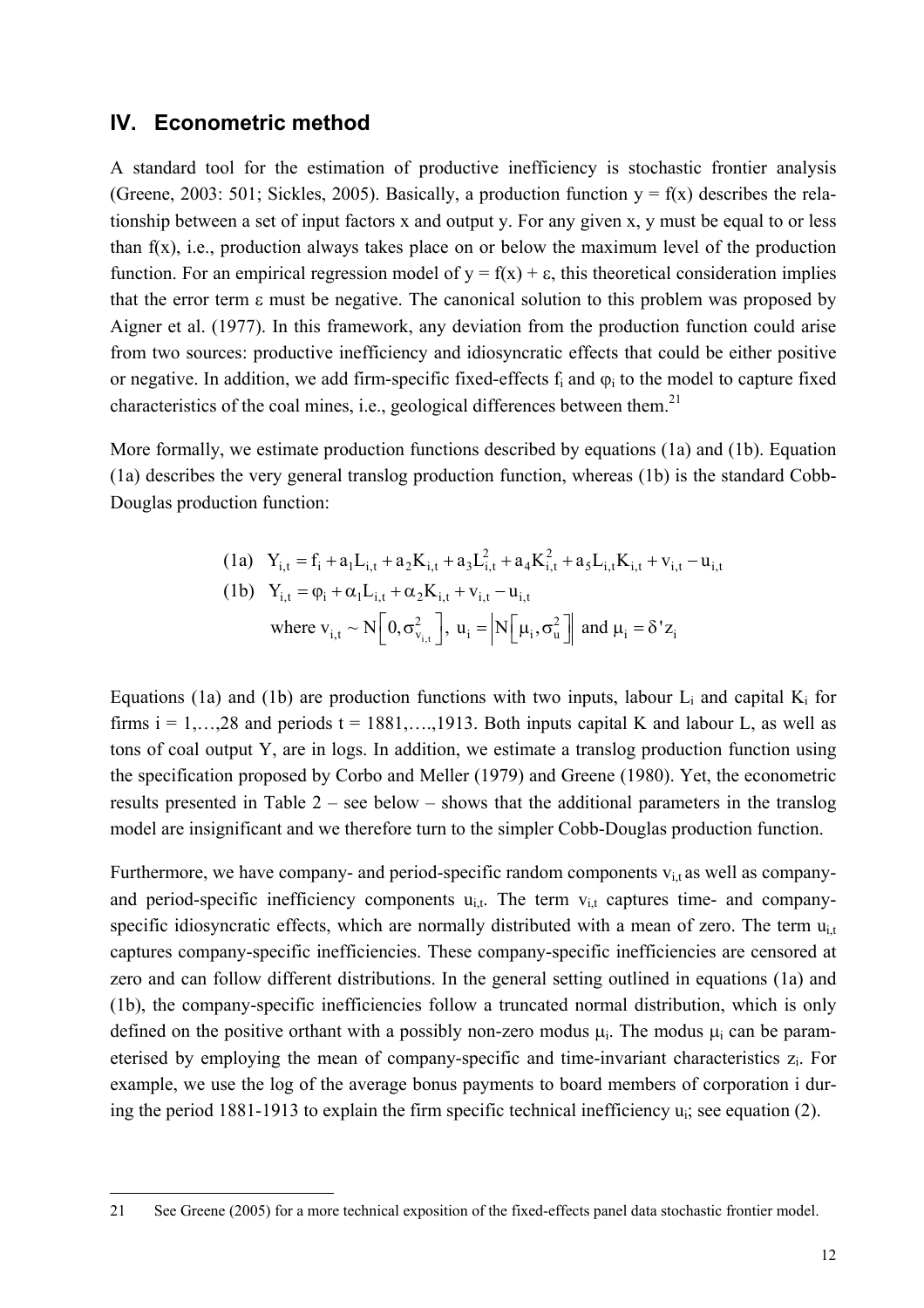(2) 
$$
\mu_i = \delta_i \log \left( \text{Bonus}_i \right)
$$
  
with  $\text{Bonus}_i = \frac{\sum_{t=1881}^{1913} \text{Bonus}_{i,t}}{T_i}$ 

In equation (2),  $\mu_i$  is the measure of firm-specific inefficiency, explained by the log of the mean bonus payments to board members of firm i during the years  $1881,...,T_i$  with observations for firm i. In addition, we employ the log of the mean dummy variable indicating cartel membership as a measure of market power and an additional corporate governance variable, the log of the mean debt ratio, to explain average inefficiency. In the baseline specification, we simply assume that  $\mu_i=0$ , i.e., we do not explain productive inefficiency.<sup>22</sup>

First of all, the regression yields the parameters of the production function. We can therefore identify the relative importance of capital and labour in the production process. Second, the sum of the regression coefficients  $\alpha_1$  and  $\alpha_2$  (or  $a_1$  and  $a_2$ ) can be used to test whether the production function has constant returns to scale. Finally, we can calculate productive inefficiency for each firm according to Jondrow et al. (1982). Moreover, the aggregate inefficiency for the whole population of firms can be calculated as the mean of company-specific inefficiencies.

### **V. Results**

 $\overline{a}$ 

Table 2 shows the results using the translog production function (1a), whereas Table 3 shows the results using the more restrictive Cobb-Douglas production function (1b). Both production functions are estimated using three different specifications regarding the distributions of the firmspecific inefficiency term. The baseline specification is a fixed effects model with the additional assumption that the firm-specific inefficiencies follow a half-normal distribution with modus 0. In addition, we check the distributional assumption for the inefficiency term by comparing it with models using a truncated normal or an exponential distribution for the inefficiency term.

The decisive difference between the translog production function and the Cobb-Douglas production function is that the former does not restrict the values of the elasticity of substitution and it does not assume strong separability among input factors. It turns out that all additional parameters of the function are nearly zero and insignificant in all three specifications.<sup>23</sup> Furthermore, the variance parameters  $\sigma$  and  $\lambda$  are not identified if we employ the truncated normal assumption

<sup>22</sup> We estimate the deep parameters of equations (1a), (1b), and (2) using maximum-likelihood (for details, see Horrance and Schmidt, 1996).

<sup>23</sup> The insignificance of the additional coefficients is most likely induced by multicollinearity of K and L with  $K^*$ L,  $K^2$ , and L<sup>2</sup>. Therefore, following Greene (1980), translog production functions are estimated using a system approach. Yet, the decomposition of the translog production function into single equations rests on the assumptions of competitive markets and constant returns to scale. Both assumptions are most likely not fulfilled in our setting and we therefore opt for the simple Cobb-Douglas production function. Moreover, this keeps our results comparable to Holtfrerich's (1973) results, which are based on a Cobb-Douglas production function.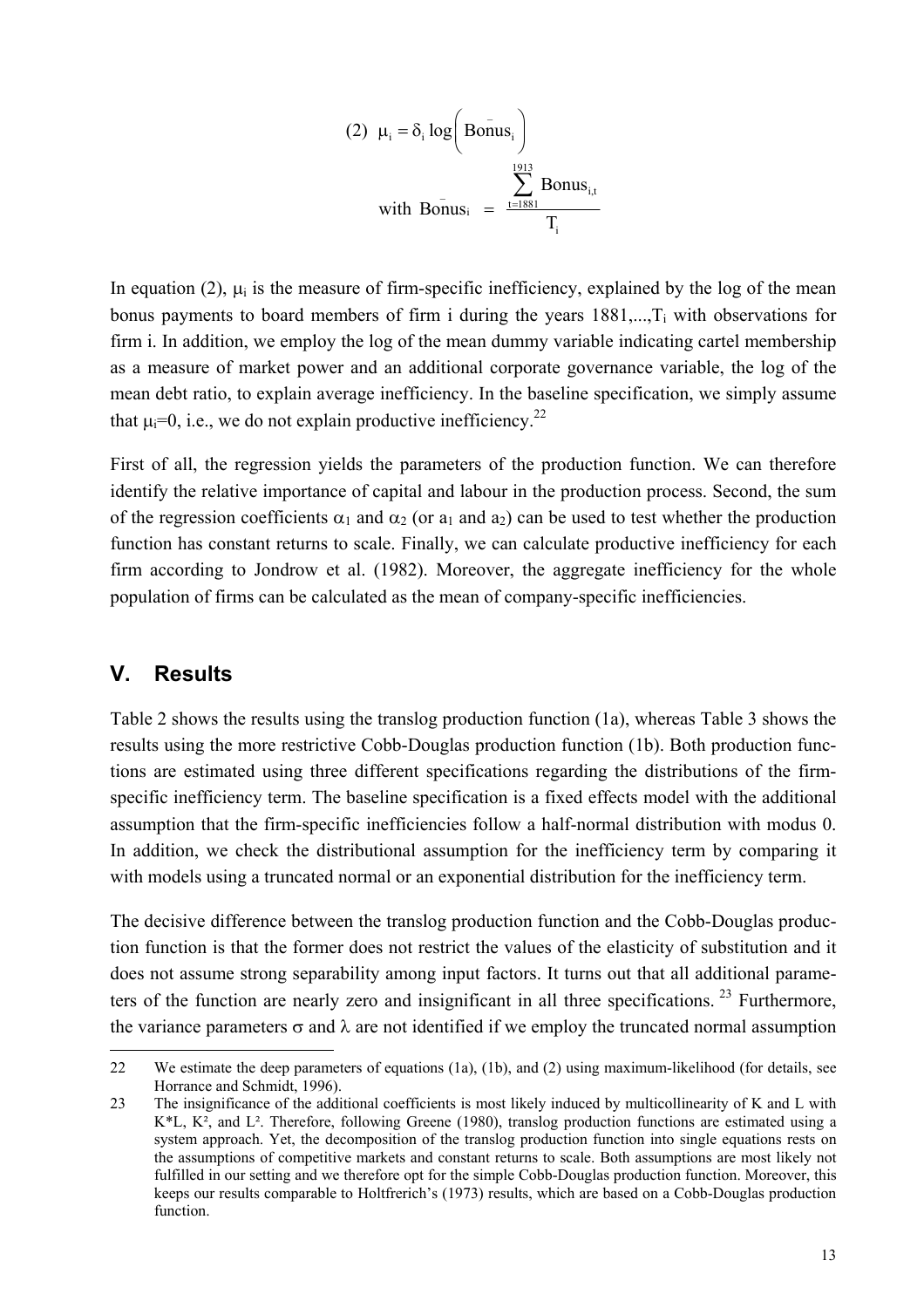regarding the distribution of the inefficiency term. Consequently, we do not employ this variant of the stochastic frontier model in the following analysis. Finally, the results presented in Table 2 – as well as those presented in Table 3 – point to the superiority of the exponential model, using the log-likelihood as a measure. However, the exponential specification is only available for the simple estimation of technical inefficiency. It is not possible to employ the exponential model if the aim is to parameterize the inefficiency term. Yet, the point estimates of the production function are quite similar for all three specifications. Consequently, the imprecision resulting from employing the normal-half normal model should be small.

|                                        | Regression I        |       | Regression II          |         | Regression III      |       |
|----------------------------------------|---------------------|-------|------------------------|---------|---------------------|-------|
|                                        | Half-normal model   |       | Truncated normal model |         | Exponential model   |       |
|                                        | Coefficient p-value |       | Coefficient            | p-value | Coefficient p-value |       |
| Log(labour)                            | 0.650               | 0.000 | 0.593                  | 0.000   | 0.592               | 0.000 |
| Log(capital)                           | 0.146               | 0.187 | 0.152                  | 0.221   | 0.152               | 0.151 |
| $Log(labour)^2$                        | $-0.012$            | 0.486 | 0.002                  | 0.899   | 0.002               | 0.897 |
| Log(capital) <sup>2</sup>              | $-0.007$            | 0.266 | $-0.004$               | 0.519   | $-0.004$            | 0.528 |
| Log(labour)*Log(capital)               | 0.023               | 0.298 | 0.011                  | 0.566   | 0.011               | 0.616 |
| Wald-test on constant returns to scale | 0.796               | 0.000 | 0.745                  | 0.000   | 0.744               | 0.000 |
| $\lambda$ or $\tau$                    | 2.544               | 0.000 | 24.907                 | 0.951   | 11.392              | 0.000 |
| $\sigma$                               | 0.169               | 0.000 | 1.754                  | 0.951   | 0.071               | 0.000 |
| Number of cross sections               | 28                  |       | 28                     |         | 28                  |       |
| Number of observations                 | 633                 |       | 633                    |         | 633                 |       |
| Log likelihood                         | 503.6               |       | 518.7                  |         | 518.8               |       |

**Table 2: Baseline regression results I: Translog-production function Dependent variable: Log of coal output in tons** 

*Method: Fixed-effects stochastic frontier. Log(labour) is log of employees. Log(capital) is log of capital stock calculated from accounting data using perpetual inventory method.* 

The parameter values of the production function displayed in Tables 2 and 3 indicate that coal mining in the late  $19^{th}$ - and early  $20^{th}$ - century Ruhr district was labour intensive, with slightly decreasing economies of scale: the sum of the coefficients for labour (0.837) and capital (0.093) takes a value significantly below one (see Table 3, Regression I). In part, this result concurs with the literature on coal mining in the Ruhr district. The great importance of the production factor labour is a common theme in studies on mining in the Ruhr district. Empirical evidence is presented by Effertz (1895: 9) and Jüngst (1906: 14-18). They find that labour costs constituted roughly 60 percent of the total costs per ton of coal in the Ruhr district. Moreover, Holtfrerich's (1973: 89-90) estimates of the shares of capital and labour in net value added emphasise the great importance of the latter factor.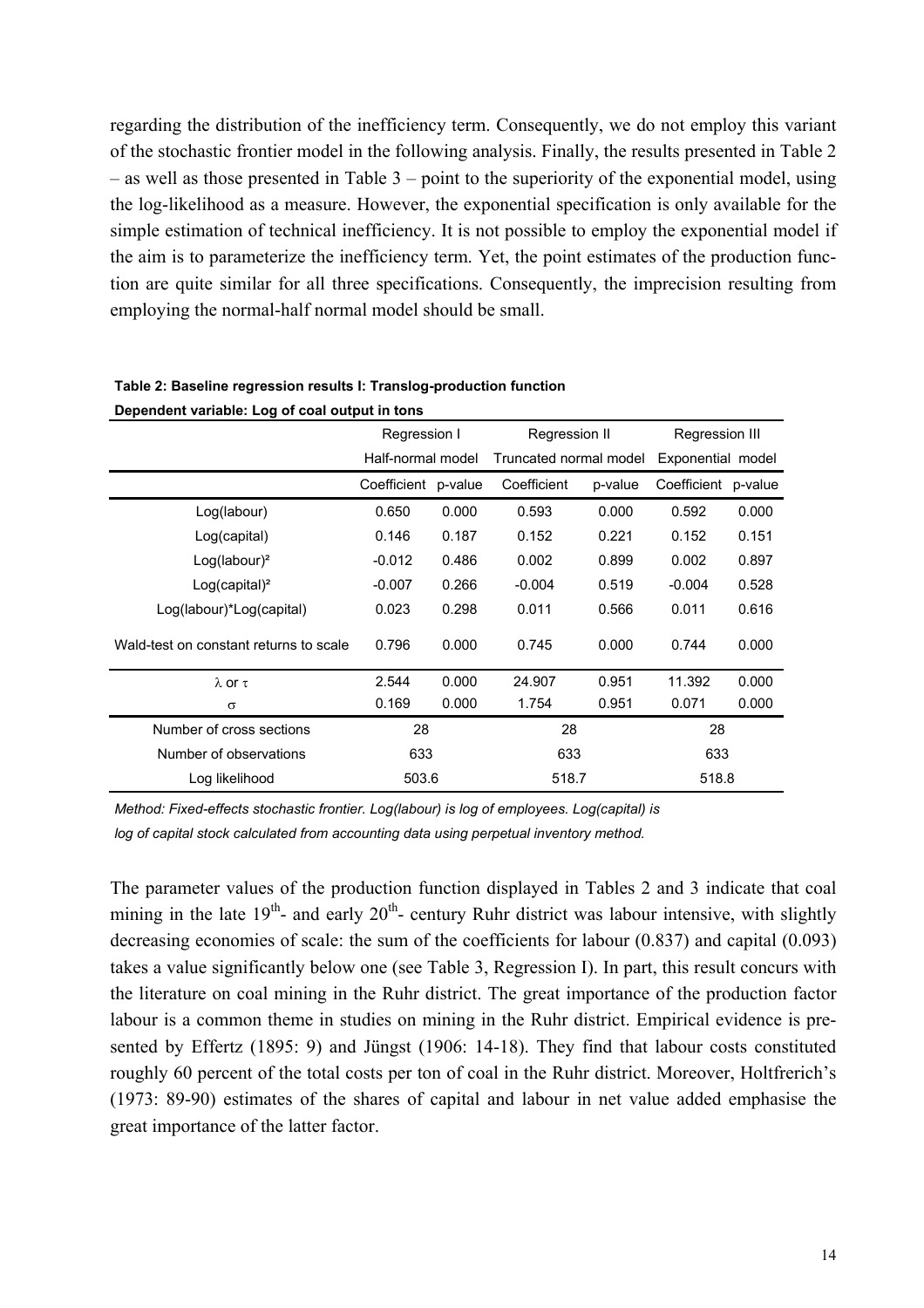|                                        | Regression I      |         | Regression II          |         | Regression III    |         |
|----------------------------------------|-------------------|---------|------------------------|---------|-------------------|---------|
|                                        | Half-normal model |         | Truncated normal model |         | Exponential model |         |
|                                        | Coefficient       | p-value | Coefficient            | p-value | Coefficient       | p-value |
| Log(labour)                            | 0.837             | 0.000   | 0.806                  | 0.000   | 0.806             | 0.000   |
| Log(capital)                           | 0.093             | 0.000   | 0.117                  | 0.000   | 0.117             | 0.000   |
| Wald-test on constant returns to scale | 0.930             | 0.000   | 0.923                  | 0.000   | 0.923             | 0.000   |
| $\lambda$ or $\tau$                    | 2.509             | 0.000   | 24.077                 | 0.953   | 11.519            | 0.000   |
| $\sigma$                               | 0.168             | 0.000   | 1.733                  | 0.953   | 0.718             | 0.000   |
| Number of cross sections               | 28                |         | 28                     |         | 28                |         |
| Number of observations                 | 633               |         | 633                    |         | 633               |         |
| Log likelihood                         | 502.9             |         | 516.9                  |         | 517.0             |         |

**Table 3: Baseline regression results II: Cobb-Douglas-production function Dependent variable: Log of coal output in tons** 

*Method: Fixed-effects stochastic frontier. Log(labour) is log of employees. Log(capital) is log of capital stock calculated from accounting data using perpetual inventory method.* 

Other econometric results conflict with conventional views on coal mining in the Ruhr district. Our finding that there are decreasing returns to scale is at odds with the dominant view in both contemporary and modern studies. The former commonly note that fixed costs in coal mining were substantial and that, in general, increases in output were accompanied by decreasing average costs (Reuss, 1892: 77). However, marginal costs are not considered, because almost all of the contemporary writers have been influenced by the non-marginalistic German historical school of economics. Holtfrerich (1973), on the other hand, argues for constant returns to scale. He states that for contemporaries engaged in mining, the introduction of vertically sunk extraction shafts meant access to a practically indefinite number of equally profitability coal deposits.  $24$ Moreover, he holds that increasing output by reaching out to deeper seated coal seams had mixed effects on returns to scale, which levelled each other out. On the one hand, the underground transportation distance for the extracted coal increased; but on the other hand, due to the geology of the Ruhr district, deeper seated coal seams were generally thicker and flatter and more evenly stratified than those closer to the surface.

Our estimates offer no support for the views of contemporaries. Moreover, Holtfrerich (1973) seems too optimistic about the positive effects of vertically sunk shafts. Without doubt, introducing them dramatically increased the number of accessible coal deposits. However, there still was a large amount of uncertainty about the stratification of coal seams, even those near existing production facilities. In addition, Holtfrerich omits increases in output that were achieved by expanding the horizontal dispersion of mining activity, where the prospect of more rewarding coal

<sup>24</sup> Holtfrerich implicitly says that the Hotelling effect (Hotelling, 1931) was overcome. Hotelling states that productivity in mining will decline over time, if deposits are fixed and known, technological progress is constant, and deposits are extracted in order of their quality (starting with the best). Following Holtfrerich, with the adoption of vertical shafts the definity of deposits and thus also the necessarily declining quality of the extracted seams were no longer given for contemporaries engaged in coal mining.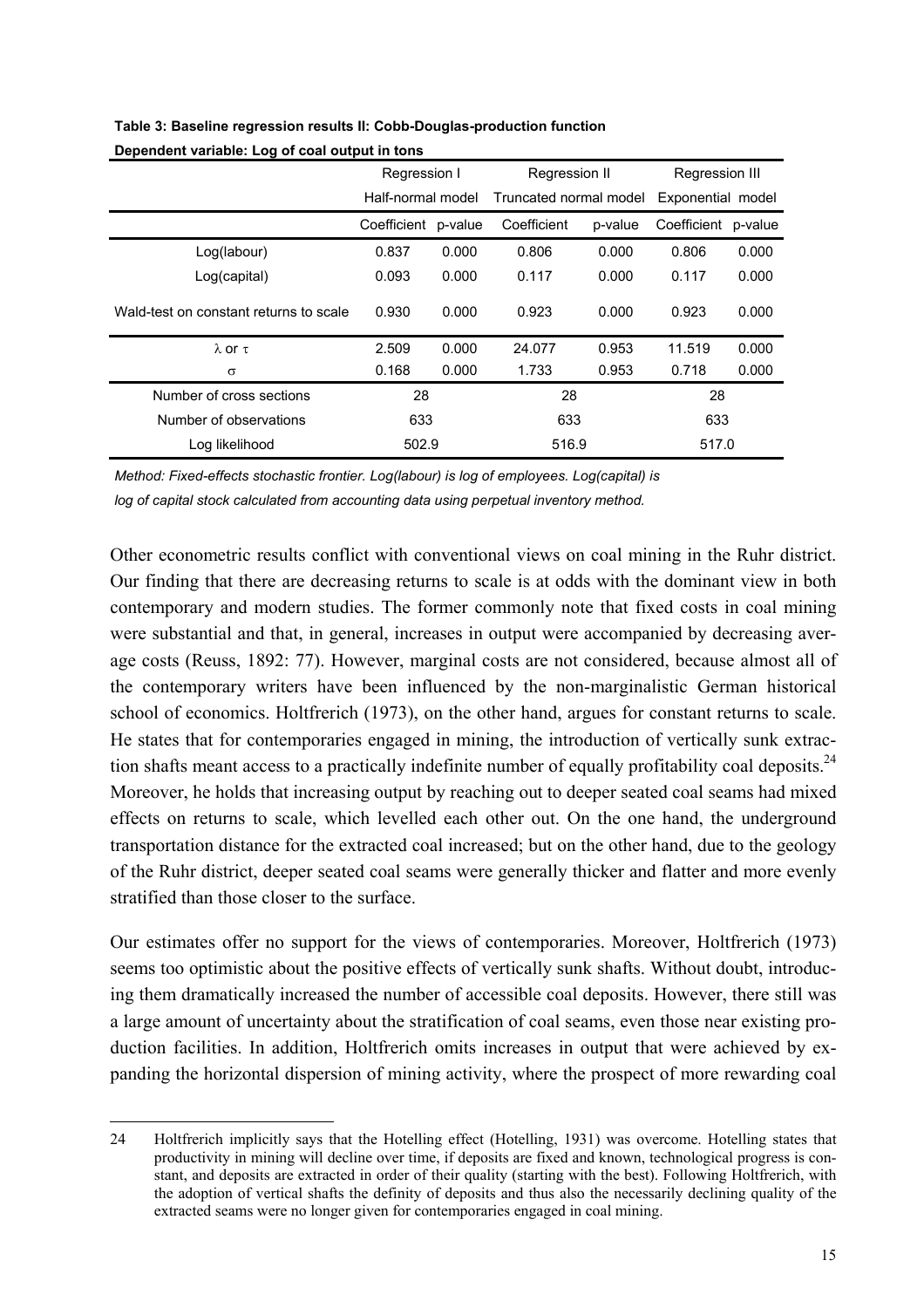seams was less probable than in cases where an output expansion was achieved by reaching to deeper deposits. Furthermore, he seemingly underestimates the negative repercussions of rising production. First, a larger dispersion of mining activity in any direction was not only accompanied by increases in the underground transportation distance of the extracted coal. Of equal importance was the fact that it also lengthened the distance of the workers to the actual extraction points.25 It also meant that the surveillance of workers became increasingly difficult and costly. Second, the costs of preparing, maintaining, and securing coal seams, as well as those of dehydration and ventilation, increased over-proportionally to rising production. Moreover, until 1903, the cartel contract set an incentive to add new shafts to the production sites to get a higher quota. Therefore, the size and distribution of investments was influenced by the design of the cartel contract. Consequently, inefficient investments could induce inefficiencies. In a nutshell, there are various reasons for our finding of decreasing returns to scale. Innovations, e.g., changes in the extraction methods, the mechanisation of transportation and the extraction, were slowly starting to be adopted in the 1890s. However, up to the First World War, much of what would have been recommended was still at an experimental stage. Moreover, partial innovations at one stage of the production process had negative repercussions on other links in the chain (Burghardt, 1995).

Of greater interest for our main research question are the results for the inefficiency parameter. The parameters of the production function estimated by our baseline regression using the Cobb-Douglas production function and the assumption of a half-normally distributed error term lead to an estimation of the mean inefficiency of Ruhr coal mining corporations of about 11.7 percent.<sup>26</sup>

To deepen the analysis, we test whether certain variables – e.g., proxies for product market competition or the quality of corporate governance – influenced productive efficiency. Table 4 displays the results of equations (1b) and (2) if we allow for a heterogeneous mean  $\mu_i$ . The results regarding the coefficients of the production function are not much influenced by the inclusion of a heterogeneous mean for the inefficiency term.

-

<sup>25</sup> From 1889 onwards – as a result of a mine worker strike – the time getting to the extraction points was increasingly considered part of the working hours (Jüngst, 1908: 134).

<sup>26</sup> The mean inefficiency derived from the truncated normal (exponential) model is 8.4 (8.5) percent.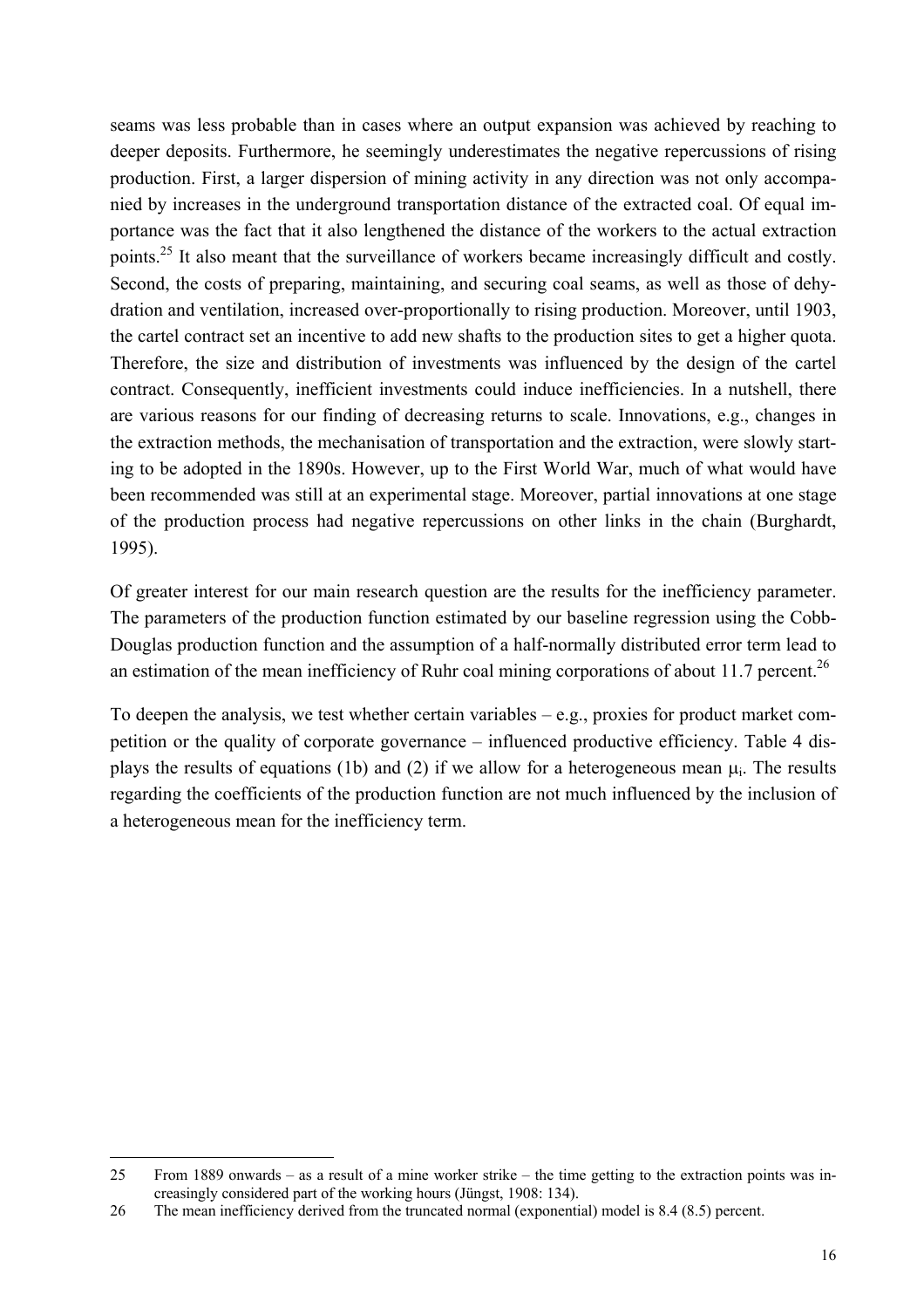#### **Table 4: Explaining productive efficiency**

| Dependent variable. Log or coal output in tons                                                | Regression I |         | Regression II |         | Regression III |         |
|-----------------------------------------------------------------------------------------------|--------------|---------|---------------|---------|----------------|---------|
|                                                                                               | Coefficient  | p-value | Coefficient   | p-value | Coefficient    | p-value |
| Log(labour)                                                                                   | 0.831        | 0.000   | 0.835         | 0.000   | 0.822          | 0.000   |
| Log(capital)                                                                                  | 0.099        | 0.000   | 0.095         | 0.000   | 0.106          | 0.000   |
| Wald-test on constant returns<br>to scale                                                     | 0.930        | 0.000   | 0.930         | 0.000   | 0.928          | 0.000   |
| Log of mean of firm specific<br>RWKS membership<br>Log of mean of firm specific<br>debt ratio | 0.011        | 0.844   | 0.009         | 0.846   | 0.101          | 0.516   |
| Log of mean of firm specific<br>bonus payments (in 1,000 Mark)                                | $-0.035$     | 0.059   |               |         | $-0.043$       | 0.090   |
| λ                                                                                             | 3.347        | 0.000   | 2.509         | 0.000   | 3.676          | 0.000   |
| $\sigma$                                                                                      | 0.233        | 0.000   | 0.169         | 0.000   | 0.262          | 0.000   |
| Number of cross sections                                                                      | 28           |         | 28            |         | 28             |         |
| Number of observations                                                                        | 633          |         | 633           |         | 633            |         |
| Log likelihood                                                                                | 510.9        |         | 502.9         |         | 511.2          |         |

#### **Dependent variable: Log of coal output in tons**

*Method: Fixed-effects stochastic frontier. Half-normal model. Log(labour) is log of employees. Log(capital) is log of capital stock calculated from accounting data using perpetual inventory method.* 

It turns out that company-specific inefficiency cannot be explained using the RWKS membership dummy (see Table 4, Regression II). The coefficient is statistically insignificant. However, a dummy variable might be too imprecise to measure the effects of the cartel. Consequently, we use additional information available for a sub-sample of our firms to calculate the price-cost margin of coal mines. The results presented in Table 5, Regression I, show, however, that the price-cost margin is – like the RWKS dummy variable – statistically insignificant.

Furthermore, standard oligopoly theory shows that a merger of firms in a Cournot oligopoly will not increase the joint-profit of the merged firms, but instead increase the profits of the remaining independent market participants (Shapiro and Farrell, 1990). A similar argument could be at work in the case of the RWKS: the cartel reduced the product market competition not only for the cartel members, but also for the non-cartelized firms. Thus, the productive efficiency of all firms should decline after the cartel formation in 1893. Yet, the results shown in Table 5, Regression II show that a post-1893 dummy variable, which should pick up this effect, is statistically insignificant.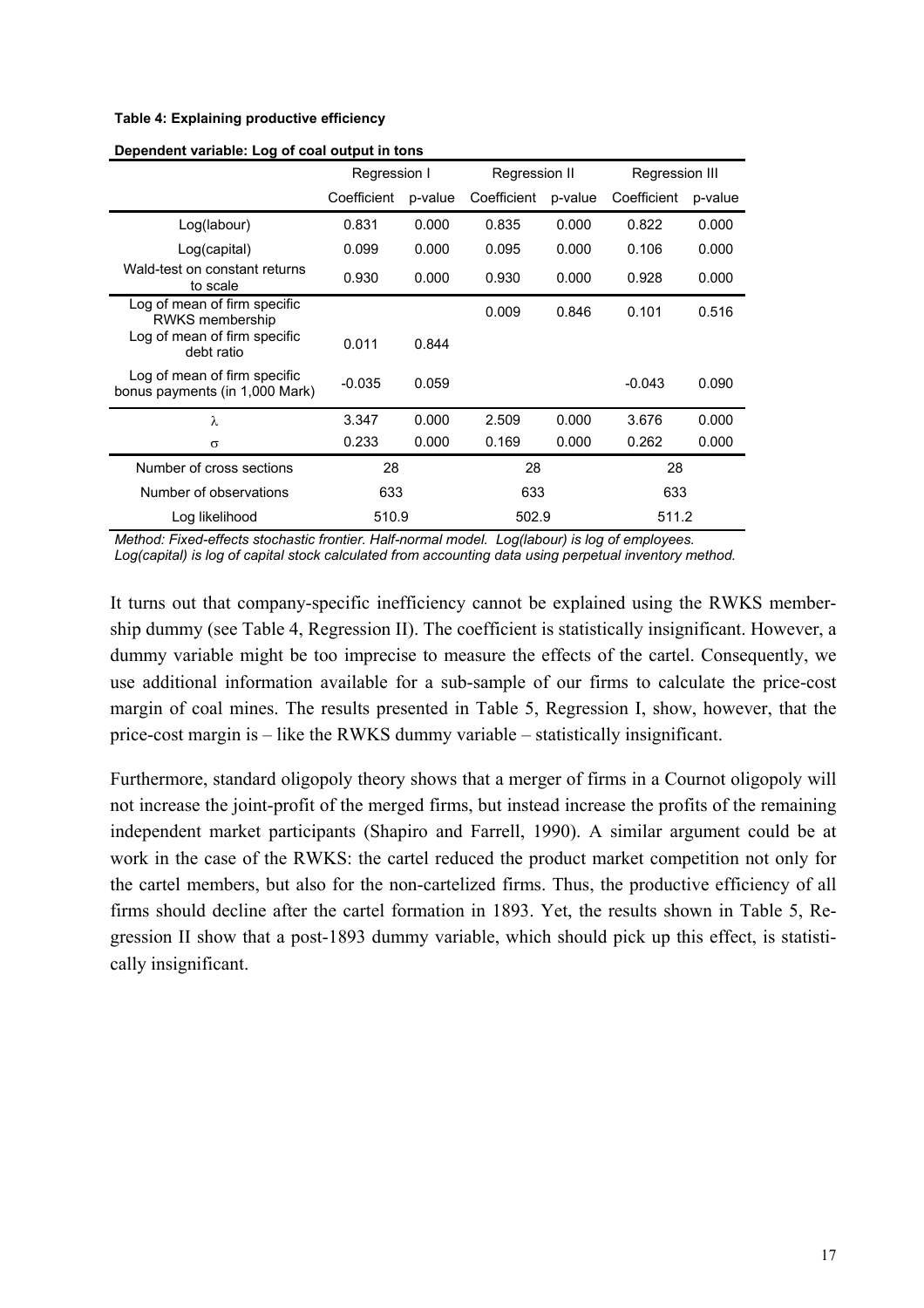#### **Table 5: Explaining productive efficiency – Stability tests**

|                                           |             | Regression I |             | Regression II |
|-------------------------------------------|-------------|--------------|-------------|---------------|
|                                           | Coefficient | p-value      | Coefficient | p-value       |
| Log(labour)                               | 0.818       | 0.000        | 0.846       | 0.000         |
| Log(capital)                              | 0.078       | 0.137        | 0.089       | 0.000         |
| Wald-test on constant returns<br>to scale | 0.896       | 0.000        | 0.935       | 0.000         |
| Post-1893 dummy                           |             |              | 0.029       | 0.279         |
| Log of mean of price-cost margin          | 0.025       | 0.755        |             |               |
| λ                                         | 1.887       | 0.000        | 2.442       | 0.000         |
| $\sigma$                                  | 0.145       | 0.000        | 0.163       | 0.000         |
| Number of cross sections                  | 13          |              | 28          |               |
| Number of observations                    |             | 232          |             | 633           |
| Log likelihood                            | 214.5       |              | 503.2       |               |

#### **Dependent variable: Log of coal output in tons**

*Method: Fixed-effects stochastic frontier. Half-normal model. Log(labour) is log of employees. Log(capital) is log of capital stock calculated from accounting data using perpetual inventory method.* 

Therefore, we take an intermediate position between the views regarding the impact of cartels on productive efficiency. On the one hand, Feldenkirchen (1982: 113) and Wengenroth (1998) based their hypotheses on these contemporaries' views that cartels hampered the cost efficiency of cartelised companies. On the other hand, Pierenkemper (2000: 236, 244) figured out that the only way to increase firm profits was to reduce costs, since output prices were fixed by the cartel. Therefore, cartels should have improved cost efficiency. Our results show that cartel formation did not affect the productive efficiency of coal mines.

Furthermore, in the specification underlying the results of Table 4, we aim to explain productive efficiency by differences in the corporate governance of firms. In particular, we investigate whether performance-related managerial compensation or differences in the financial structure of the corporations can explain productive inefficiency. The relationship between product market competition, financial structure, and managerial incentives is debated by modern economists. On the one hand, lower product market competition may weaken the incentives of agents since principals are worse informed about agents' actions (Hart, 1983) or because the threat of bankruptcy declines with rising market power (Schmidt, 1997). Yet, the risk of bankruptcy can be increased by altering the financial structure of firms. Firms with a higher debt ratio can reduce the monetary motivation of managers (Aghion et al., 1999). Moreover, debt holders, e.g., bankers, also monitor agents' efforts, and if creditors detect managerial inefficiency, creditors might call in their money, thereby increasing the liquidation risk of the firm.<sup>27</sup> On the other hand, declining product-market competition increases the marginal return of managerial effort, and therefore weaker product market competition can induce the manager to work harder (Schmidt, 1997). Moreover, since market shares, output, and prices were more or less fixed by the cartel agreement, the only possible way to increase profits was to lower costs, i.e., to be more efficient. Fi-

<sup>27</sup> Fohlin (2007, Chapter 5) provides an excellent review of the relevance of bank monitoring during the late 19th and early 20th century for firm performance.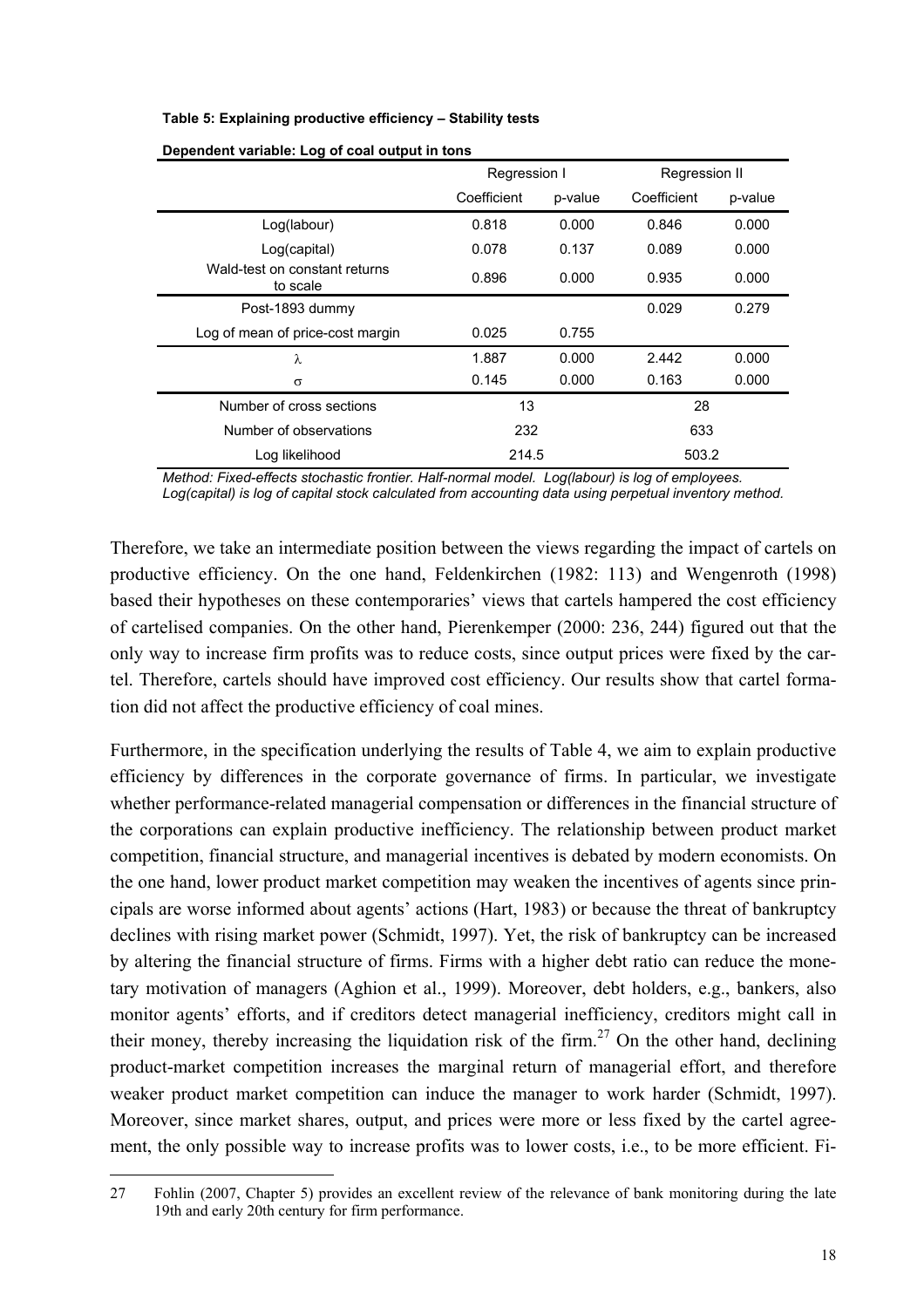nally, weak product-market competition can alter the market structure since new firms enter the market. A model by Raith (2003) predicts that new companies will intensify competition and the marginal return of managerial effort will thus remain constant. Moreover, he shows that lower competition accompanies lower managerial incentives. However, Raith's (2003) model critically depends on the possibility of market entry. Yet, several barriers kept new firms from the market. First of all, opening a new mine was very costly. The initial sunk costs were several million Marks. In addition, exploration techniques were less developed than today; therefore opening a new mine was very risky. Finally, the 1903 cartel treaty explicitly mentioned strategies to bar new firms. The cartelised firms bought unexploited coal fields, and the RWKS was authorized to start a price war if non-cartelised firms entered the market.

It turns out that productive inefficiency is influenced significantly by bonus payments to board members, whereas the financial structure of corporations is insignificant in explaining efficiency.28 Nevertheless, performance-related managerial compensation was much more strongly used in cartelized firms. The level of shares in profits paid before and after cartel formation differed significantly. Before cartel formation, the average board received 3.7 percent of company profits. After cartel formation in 1893, the board of a non-cartelised company received a share in profits of 2.5 percent, whereas the board of a cartelised firm received a share in profits of 3.6 percent on average.

At first glance, the coefficient measuring the efficiency gains of managerial compensation seems to be quite small. An increase of bonus payments to the board by one per cent reduces technical inefficiency by about 0.0035 percent. Yet, the monetary equivalent of technical inefficiency is much larger than the value of bonus payments. On average, about 73,000 Mark were paid out as a bonus to the board. Thus, an increase of one per cent equals about 730 Mark. This compares to 'average costs' of a firm of about 193.7 million Mark.<sup>29</sup> Mean inefficiency of a firm is about 11.7 per cent, or 22.66 million Mark. Therefore, a 0.0035 per cent reduction of technical inefficiency equals about 790 Mark. Thus, the cost reductions are slightly higher than the additional bonuses paid. Thus, it seems that managers adjusted their efforts to generate higher profits via reduced costs according to the incentives set in their working contracts.

## **VI. Conclusion**

 $\overline{a}$ 

One pillar of the accepted view of the economic history of the German Empire is that it was a nation of cartels. There is some truth in this view, since several hundred cartels existed in pre-World War I Germany. Moreover, at least from 1897 onwards, cartel agreements were judicially

<sup>28</sup> This finding has some relevance for industrial economics in general, since the empirical literature on the relationship between management compensation and productive efficiency is sparse; see Habib and Ljungqvist (2005) and Beak and Pagan (2002) for recent contributions.

<sup>29 .</sup> Average costs' are calculated as the market price of coal times the output of a firm less the accounting profits.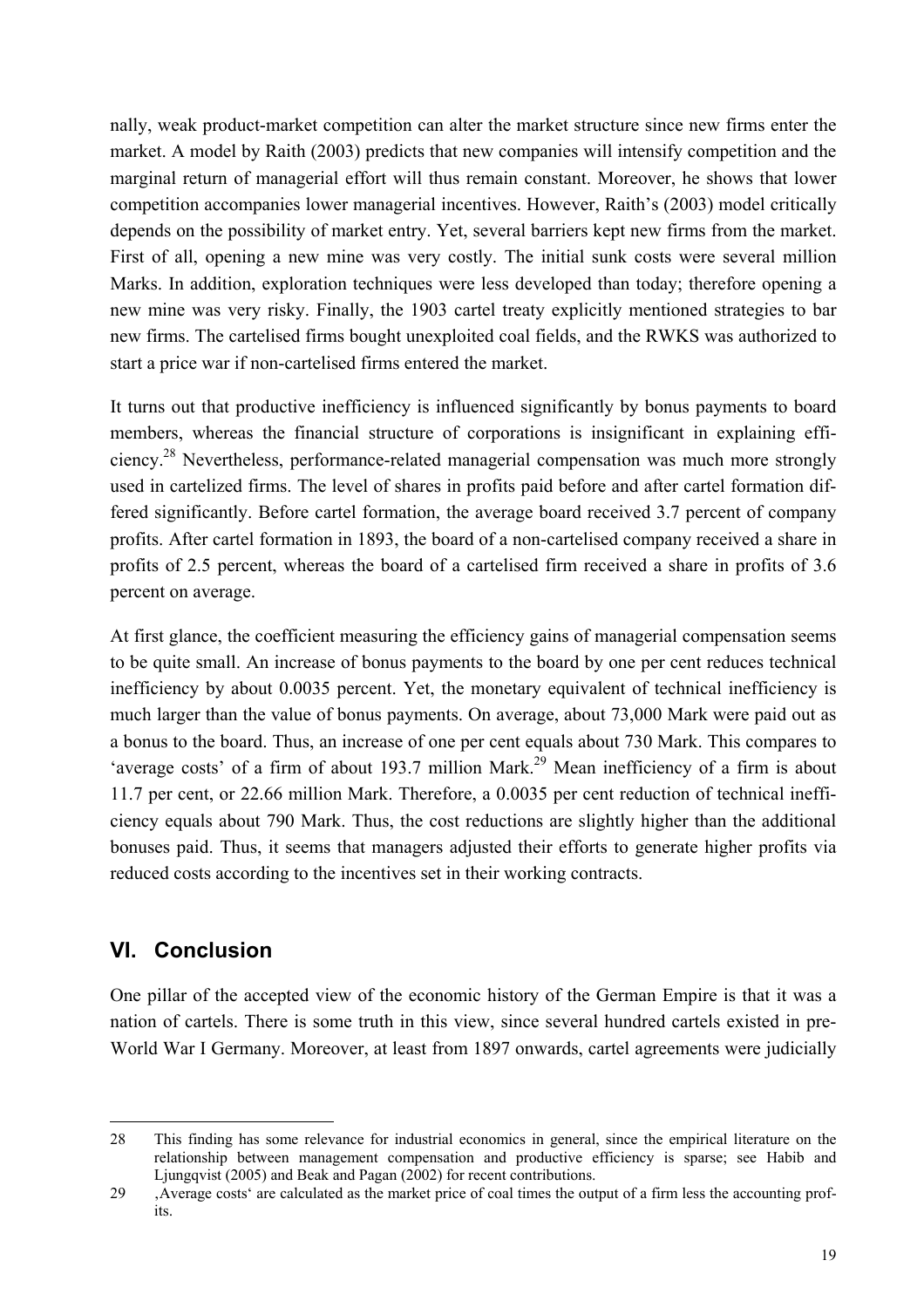enforceable, facilitating the foundation and durability of cartels. However, the economic consequences of cartels and their impact on German industrialisation have not been fully identified.

Standard theory suggests that cartels should lead to excess profits for cartelized firms. The redistribution of the consumer surplus to producers and the aggregate decline in output should induce social losses. In addition, in a world with asymmetric information between owners of a cartelized mining corporation and managers, the latter group must be motivated by incentives. Otherwise, managers could use market power to enjoy a quiet life, instead of the hard life of profitmaximising agents. If so, reduced product market competition in a cartelised country can induce companies to become less cost efficient.

Recent research has produced conflicting views regarding the effects of cartels in general and the RWKS in particular on firm performance in the German Empire. First, Wengenroth (1998) and Feldenkirchen (1982: 113) hypothesised that cartelised firms lost flexibility in enacting a dynamic corporate strategy and therefore the cartel hampered the growth of total factor productivity and the static cost efficiency of the cartelised corporations. Second, Bittner (2002, 2005) showed that the formation of the RWKS is invisible in the stock market returns of the firms forming the cartel. This supports a hypothesis of Born (1985: 44). According to him, the RWKS was unimportant for the development of coal mining in the Ruhr area since it was neither successful in increasing output prices nor in reducing the rate of output growth. Third, Pierenkemper (2000: 236, 244) hypothesised that the cartel was successful since it stabilised coal prices and led to higher revenues for the cartelized companies. Moreover, since the price was fixed by the RWKS, the only mechanism available to managers to increase firm profits was cost reduction. Therefore, cartel formation induced higher cost efficiency.

The findings of our paper mostly agree with the intermediate position taken by Bittner (2002, 2005) and Born (1985): The formation of the RWKS did not have a measurable effect on the technical efficiency of the cartelised firms. Yet, we can also partly support Pierenkemper's (2000) claim that cost reduction was a successful strategy, at least if managers of the firms participated from the increased firm profits. Jointly and severally, even the supposedly most important cartel in Imperial Germany did not have a measurable impact on the technical efficiency of cartelised firms. Therefore the relevance of cartelisation on the German industrialisation might be less pronounced than classical accounts suggest.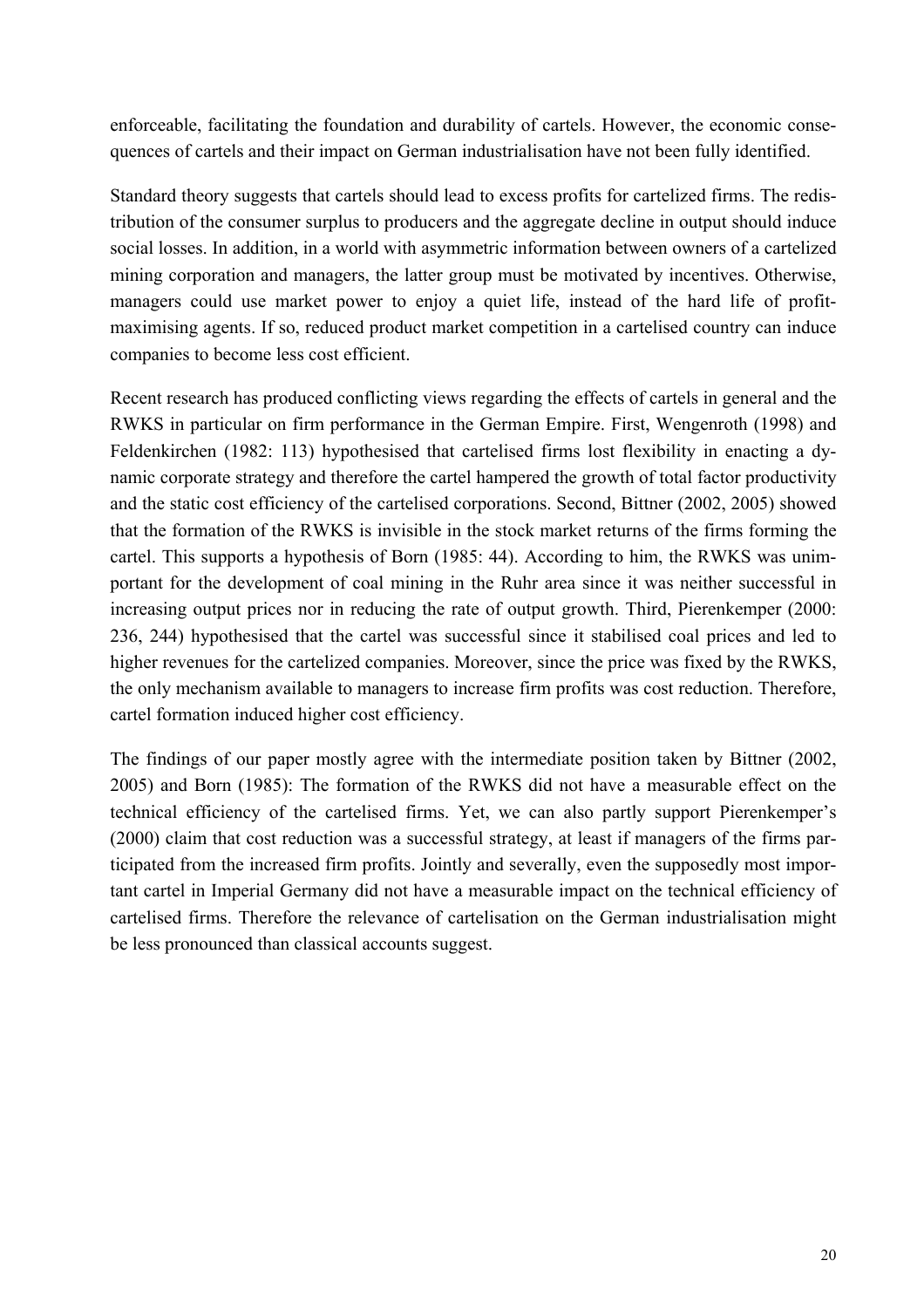### **References**

### **Primary Sources**

Der Deutsche Ökonomist, 1883-1889

Jahrbuch für den Oberbergamtsbezirk Dortmund, 2-14, 1894-1922

Saling's Börsen-Jahrbuch. Ein Handbuch für Bankiers und Kapitalisten. Zweiter (finanzieller) Teil, 5-38, 1881-1914

State Archive Münster, Bestand Oberbergamt Dortmund, No. 88-101

Zeitschrift für das Berg-, Hütten- und Salinen-Wesen im preussischen Staate, 30-41, 1882-1893

### **Secondary Sources**

Aghion, Philippe / Dewatripont, Mathias / Rey, Patrick (1999) Competition, financial discipline, and growth Review of Economic Studies, 66, 1999, 825-852

Aigner, D. / Lovell, K. / Schmidt, P. (1977) Formulation and estimation of stochastic frontier production function models Journal of Econometrics, 6, 1977, 21-37

Audretsch, David B. (1989) Legalized cartels in West Germany Antitrust Bulletin, 34, 1989, 579-600

Baek, H. Young / Pagan, José A. (2002)

 Executive compensation and corporate production efficiency: A stochastic frontier approach Quarterly Journal of Business & Economics, 41, 2002, 27-41

Battese, G. / Coelli, T. (1988)

 Prediction of firm-level technical efficiencies with a generalized frontier production function and panel data Journal of Econometrics, 38, 1988, 387-399

Battese, G. / Coelli, T. (1995)

 A model for technical inefficiency effects in a stochastic frontier production function for panel data

Empirical Economics, 20, 1995, 325-332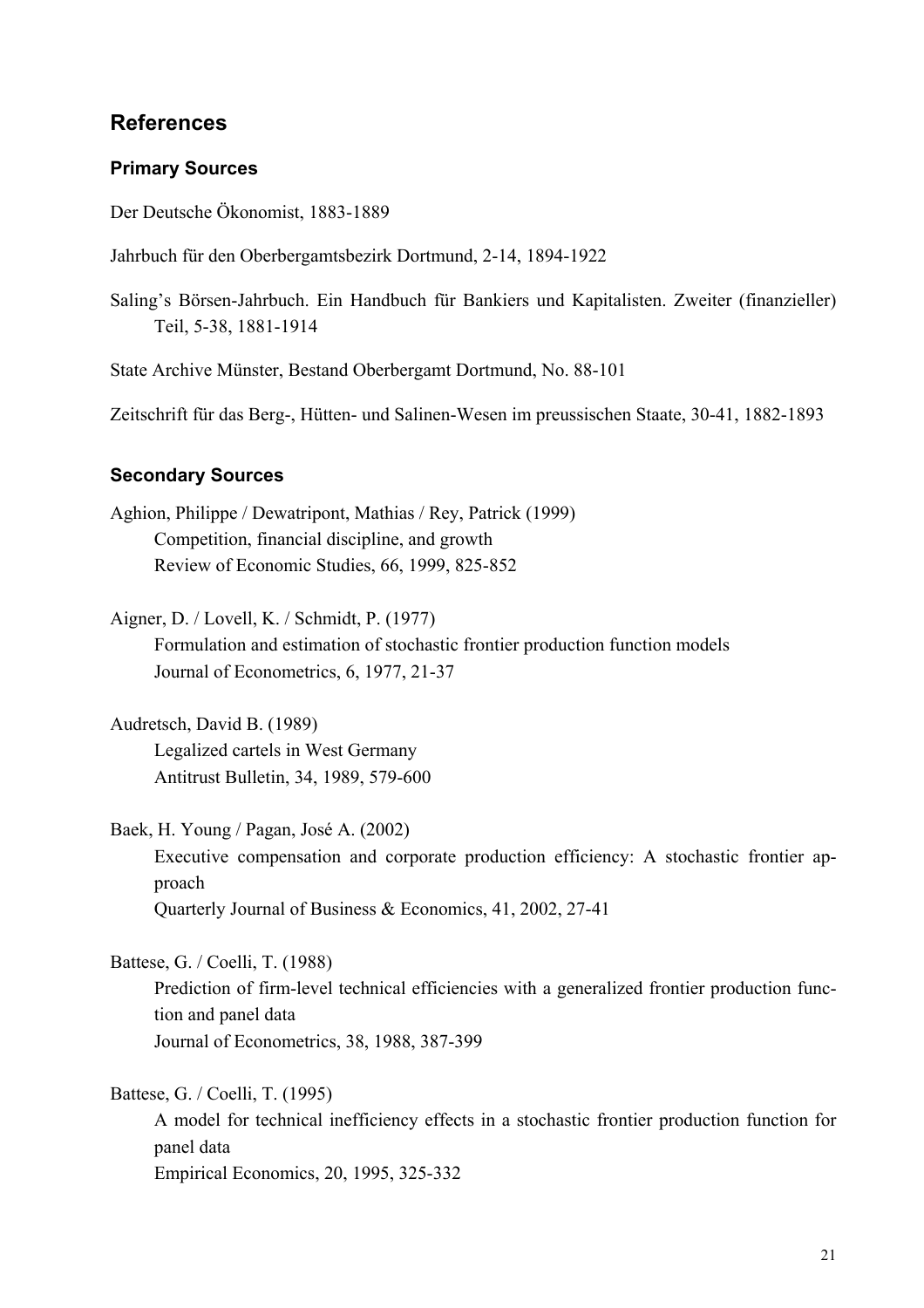#### Bergmann, Kurt (1937)

 Die wirtschaftliche Entwicklung des Ruhrkohlenbergbaus seit Anfang des 19 Jahrhunderts Köln: F. Flothmann

### Bittner, Thomas (2002)

 Kartelle und Wachstum im deutschen Kaiserreich: Wirtschaftshistorische Erkenntnisse und industrieökonomische Forschungsperspektiven Jahrbuch für Wirtschaftsgeschichte, 2002/2, 209-229

#### Bittner, Thomas (2005)

 An event study of the Rhine-Westphalian Coal Syndicate European Review of Economic History, 9, 2005, 337-364

### Born, Karl Erich (1985)

 Wirtschafts- und Sozialgschichte des Deutschen Kaiserreichs (1867/ 71 - 1914) Franz Steiner Verlag, Wiesbaden 1985

### Bosenick, Alfred (1906)

 Der Steinkohlenbergbau in Preussen und das Gesetz des abnehmenden Ertrages Zeitschrift für die Gesamte Staatswissenschaft, Supplement 19, 1-114

Broadberry, Stephen N. / Crafts, Nicholas F.R. (1992)

 Britain's productivity gap in the 1930s: Some neglected factors Journal of Economic History, 52, 1992, 531-558

### Brown, Peter Charles (1993)

From competition to cartel. A study of the Ruhr coal industry during the  $19<sup>th</sup>$  century University of Wolverhampton: unpublished dissertation

### Burghardt, Uwe (1995)

 Die Mechanisierung des Ruhrbergbaus, 1890-1930 München: C. H. Beck

### Burhop, Carsten / Wolff, Guntram B. (2005)

 A compromise estimate of German net national product, 1851-1913, and its implications for growth and business cycles Journal of Economic History, 65, 2005, 613-657

Chandler, Alfred Dupont (1990) Scale and scope Belknap Press, Cambridge / Mass. 1990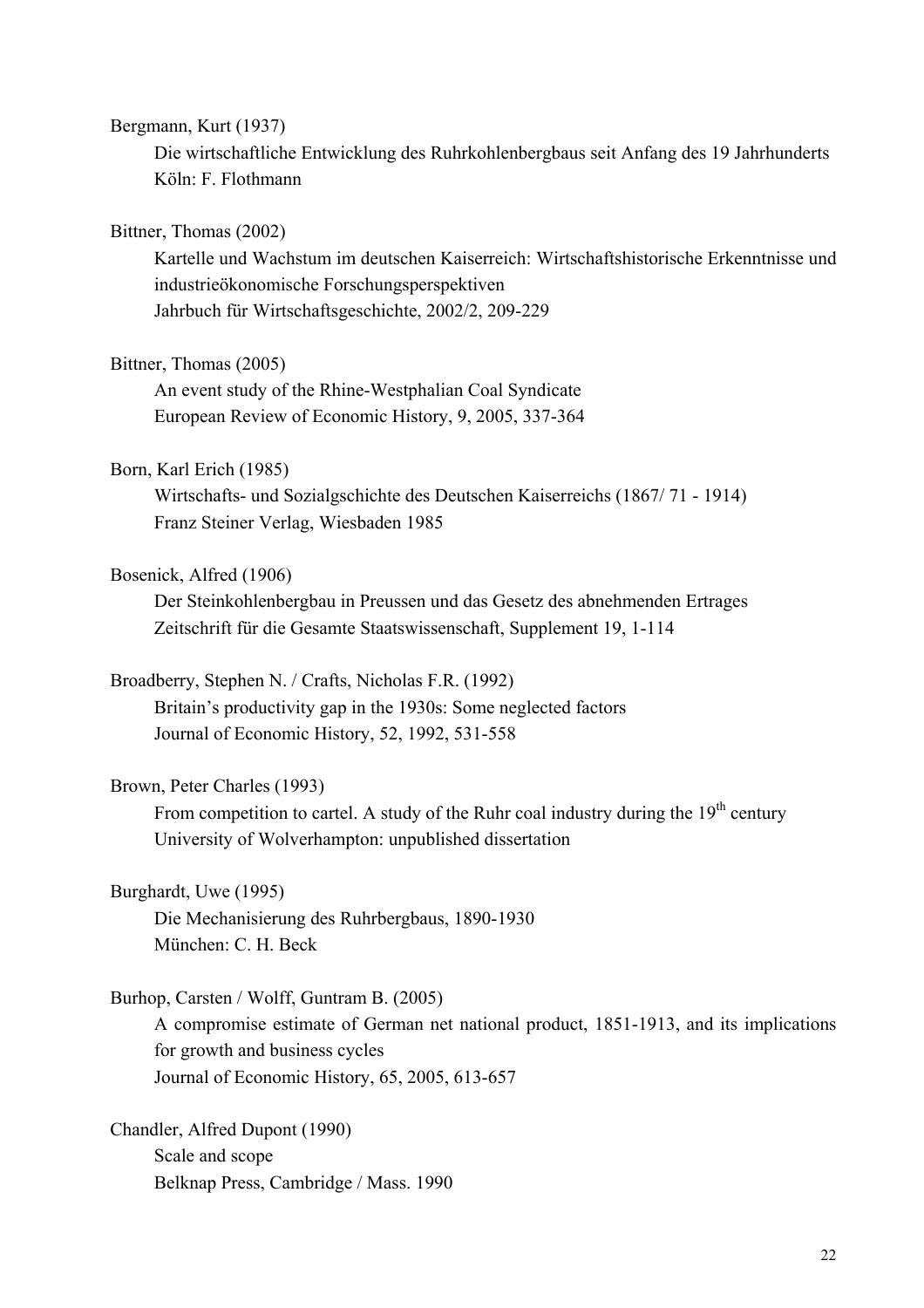#### Cheffins, Brian R. (2003)

 Mergers and corporate ownership structure: The United States and Germany at the turn of the twentieth century

American Journal of Comparative Law, 51, 2003, 473-503

### Corbo, Vittorio / Meller, Patricio (1979)

 The translog production function: Some evidence from establishment data Journal of Econometrics, 10, 1979, 193-199

### Effertz, R. (1895)

 Die niederrheinisch-westfälische Kohlen-Industrie in ihren Existenzbedingungen früher und jetzt

Essen: Baedeker

### Feldenkirchen, Wilfried (1982)

 Die Eisen- und Stahlindustrie des Ruhrgebiets 1879-1914 Franz Steiner Verlag, Wiesbaden 1982

### Fine, Ben (1990)

 Economies of scale and a featherbedding cartel? A reconsideration of British interwar coal industry

Economic History Review, 43, 1990, 438-449

### Fohlin, Caroline (2007)

 Finance capitalism and Germany's rise to industrial power Cambridge University Press, Cambridge 2007

### Friedrich, Wolfgang (1979)

 Die Entwicklung des Rechts der bergrechtlichen Gewerkschaft in Preußen von 1850 bis zum Ersten Weltkrieg

 In: Horn, Norbert / Kocka, Jürgen (eds.): Recht und Entwicklung der Großunternehmen im 19. und frühen 20. Jahrhundert. Wirtschaft-, Sozial- und Rechtshistorische Untersuchungen zur Industrialisierung in Deutschland, Frankreich, England und den USA, Göttingen: Vandenhoeck und Ruprecht, 190-203

### Gerschenkron, Alexander (1962)

 Economic backwardness in historical perspective Belknap Press, Cambridge / Mass. 1962

### Goldschmidt, Curt (1912)

 Über die Konzentration im deutschen Kohlenbergbau. Eine ökonomische Studie Karlsruhe: C. Braunsche Hofbuchdruckerei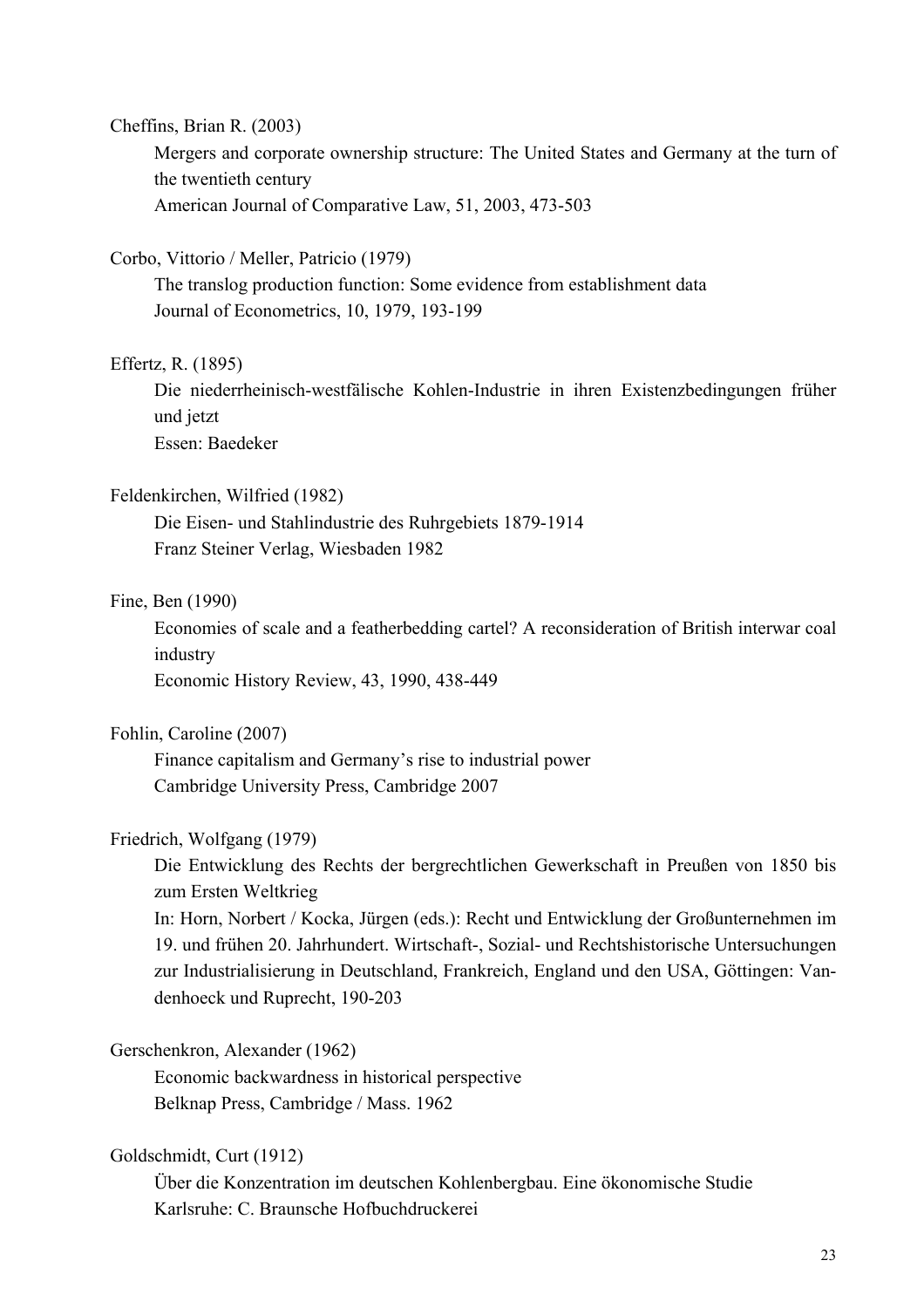Greene, William H. (1980)

 On the estimation of a flexible frontier production function Journal of Economtrics, 13, 1980, 101-115

Greene, William H. (2003)

 Econometric Analysis 5th Edition, Pearson Education International, Upper Saddle River 2003

Greene, William H. (2005)

 Fixed and random effects in stochastic frontier models Journal of Productivity Analysis, 23, 2005, 7-32

### Habib, M.A. / Ljungqvist, A. (2005)

 Firm value and managerial incentives: A stochastic frontier approach Journal of Business, 78, 2005, 2053-2093

### Hart, Oliver D. (1983)

 The market mechanism as an incentive scheme Bell Journal of Economics, 14, 1983, 366-382

### Hicks, John R. (1935)

 Annual survey of economic theory: The theory of monopoly Econometrica, 3, 1935, 1-20

### Hoffmann, W.G. (1965)

 Das Wachstum der deutschen Wirtschaft seit der Mitte des 19. Jahrhunderts Springer Verlag, Berlin

### Holtfrerich, Carl-Ludwig (1973)

 Quantitative Wirtschaftsgeschichte des Ruhrkohlenbergbaus im 19. Jahrhundert Dortmund: Gesellschaft für Westfälische Wirtschaftsgeschichte

### Horrace, William C. / Schmidt, Peter (1996)

 Confidence statements for efficiency estimates from stochastic frontier models Journal of Productivity Analysis, 7, 1996, 257-282

### Hotelling, Harold (1931)

 The Economics of Exhaustible Resources Journal of Political Economy 39, 137-175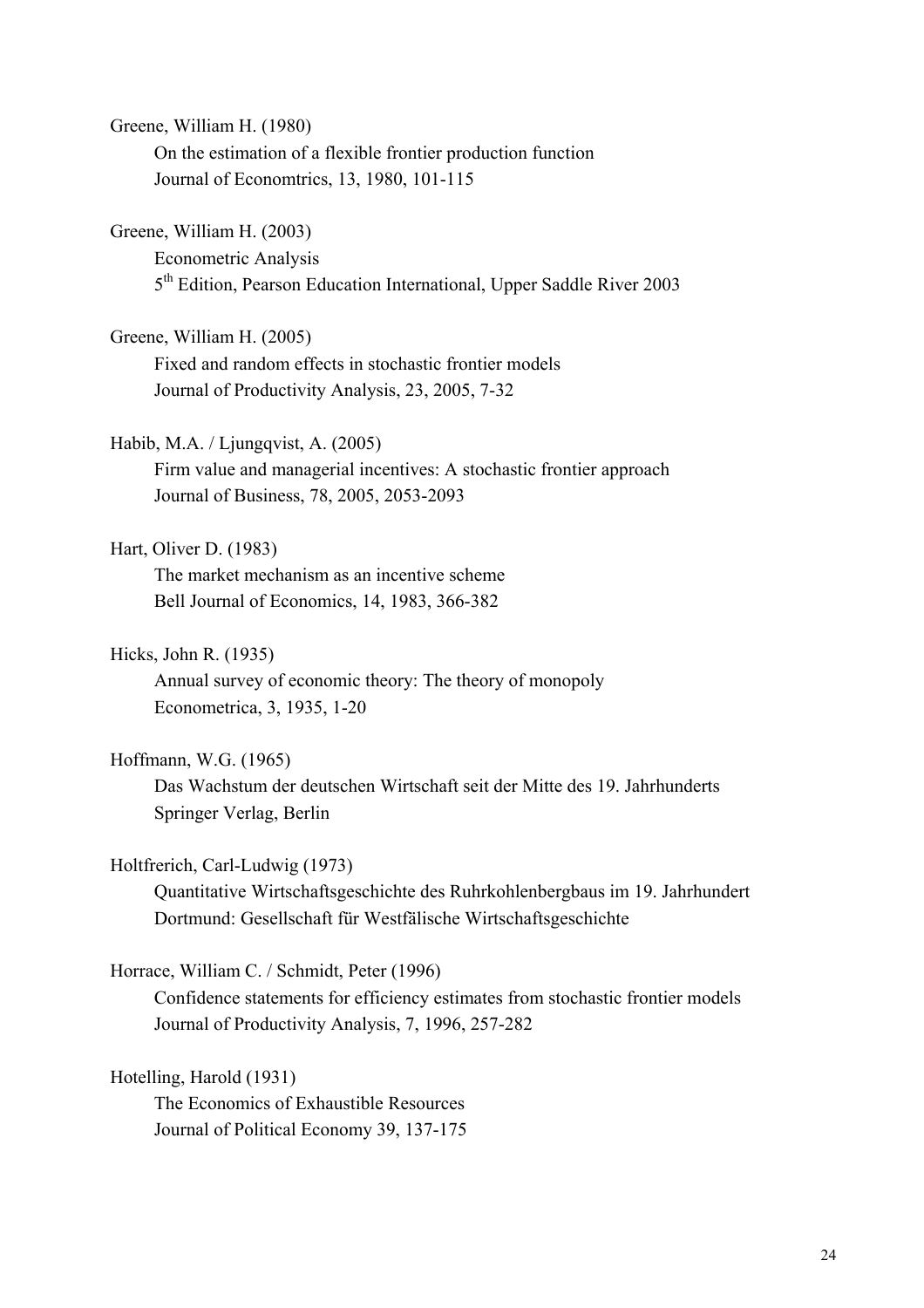#### Huske, Joachim (1987)

 Die Steinkohlenzechen im Ruhrrevier: Daten und Fakten von den Anfängen bis 1986 Bochum: Deutsches Bergbau-Museum

### Jondrow, James / Lovell, C.A. Knox / Materov, Ivan S. / Schmidt, Peter (1982)

 On the estimation of technical inefficiency in the stochastic frontier production function model

Journal of Econometrics, 19, 1982, 233-238

### Jüngst, Ernst (1906)

 Arbeitslohn und Unternehmensgewinn im Rheinisch-Westfälischen Steinkohlenbergbau Essen: Verein für die bergbaulichen Interessen im Oberbergamtsbezirk Dortmund

### Jüngst, Ernst (1908)

 Festschrift zur Feier des fünfzigjährigen Bestehens des Vereins für die bergbaulichen Interessen im Oberbergamtsbezirk Dortmund in Essen, 1858-1908 Essen: Glückauf

### Kocka, Jürgen (1978)

 Entrepreneurs and managers in German industrialisation In: Mathias, Peter / Postan, M.M. (eds.): The Cambridge Economic History of Europe, Volume VII, Cambridge University Press, Cambridge 1978, 492-589

#### Landes, David (1969)

 The unbound Prometheus Cambridge University Press, Cambridge 1969

### Levenstein, Margaret C. / Suslow, Valerie Y. (2006) What determines cartel success? Journal of Economic Literature, 44, 43-95

### Lindenberg, Eric B. / Ross, Stephen A. (1981) Tobin's q Ratio and Industrial Organization Journal of Business, 54, 1981, 1-32

Martin, Stephen (1994)

 Industrial Economics. Economic Analysis and Public Policy 2<sup>nd</sup> Edition, Macmillan, New York 1994

### Parnell, Martin (1994)

 The German tradition of organized capitalism Clarendon Press, Oxford 1994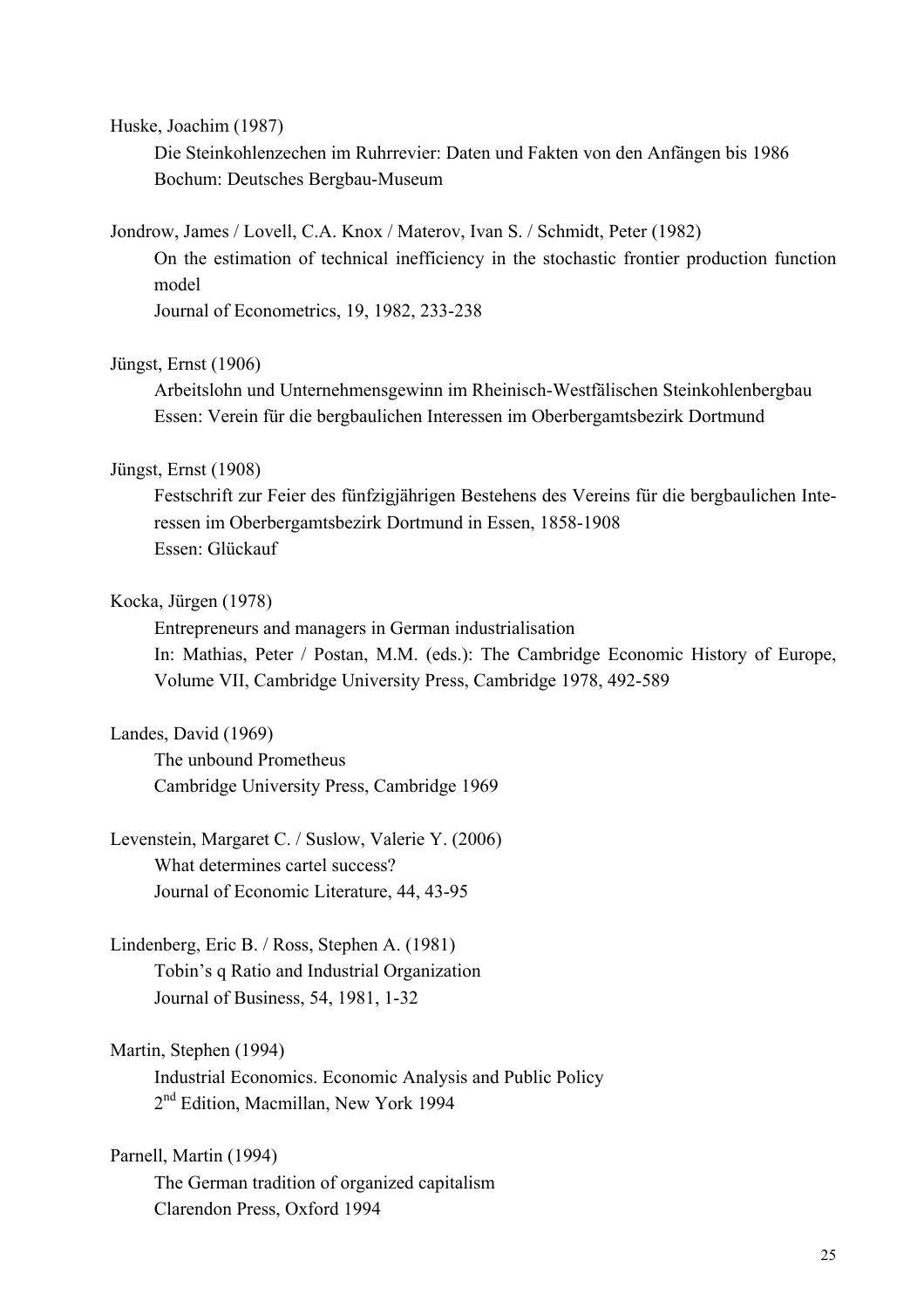#### Passow, R. (1911)

 Materialien für das wirtschaftswissenschaftliche Studium. Die Kartelle des Bergbaus Leipzig: Teubner

### Peters, Lon LeRoy (1981)

 Cooperative competition in German coal and steel, 1893-1914 Yale University: unpublished dissertation

### Peters, Lon LeRoy (1989)

 Managing competition in German coal, 1893-1913 Journal of Economic History, 49, 1989, 419-434

### Pierenkemper, Toni (1992)

 Die schwerindustriellen Regionen Deutschlands in der Expansion: Oberschlesien, die Saar und das Ruhrgebiet im 19. Jahrhundert Jahrbuch für Wirtschaftsgeschichte, 1992/1, 37-56

### Pierenkemper, Toni (2000) Unternehmensgeschichte Franz Steiner Verlag, Stuttgart 2000

#### Raith, Michael (2003)

 Competition, risk, and managerial incentives American Economic Review, 93, 2003, 1425-1436

### Reuss, Max (1892)

 Mittheilungen aus der Geschichte des Königlichen Oberbergamtes zu Dortmund und des niederrheinisch-westfälischen Bergbaues Berlin: Ernst

### Schmidt, Klaus M. (1997)

 Managerial incentives and product market competition Review of Economic Studies, 64, 1997, 191-213

#### Shapiro, C. / Farrell, J. (1990)

 Horizontal mergers – an equilibrium analysis American Economic Review, 80, 1990, 107-126

### Sickles, Robin C. (2005)

 Panel estimators and the identification of firm-specific efficiency levels in parametric, semiparametric and nonparametric setting Journal of Econometrics, 126, 2005, 305-334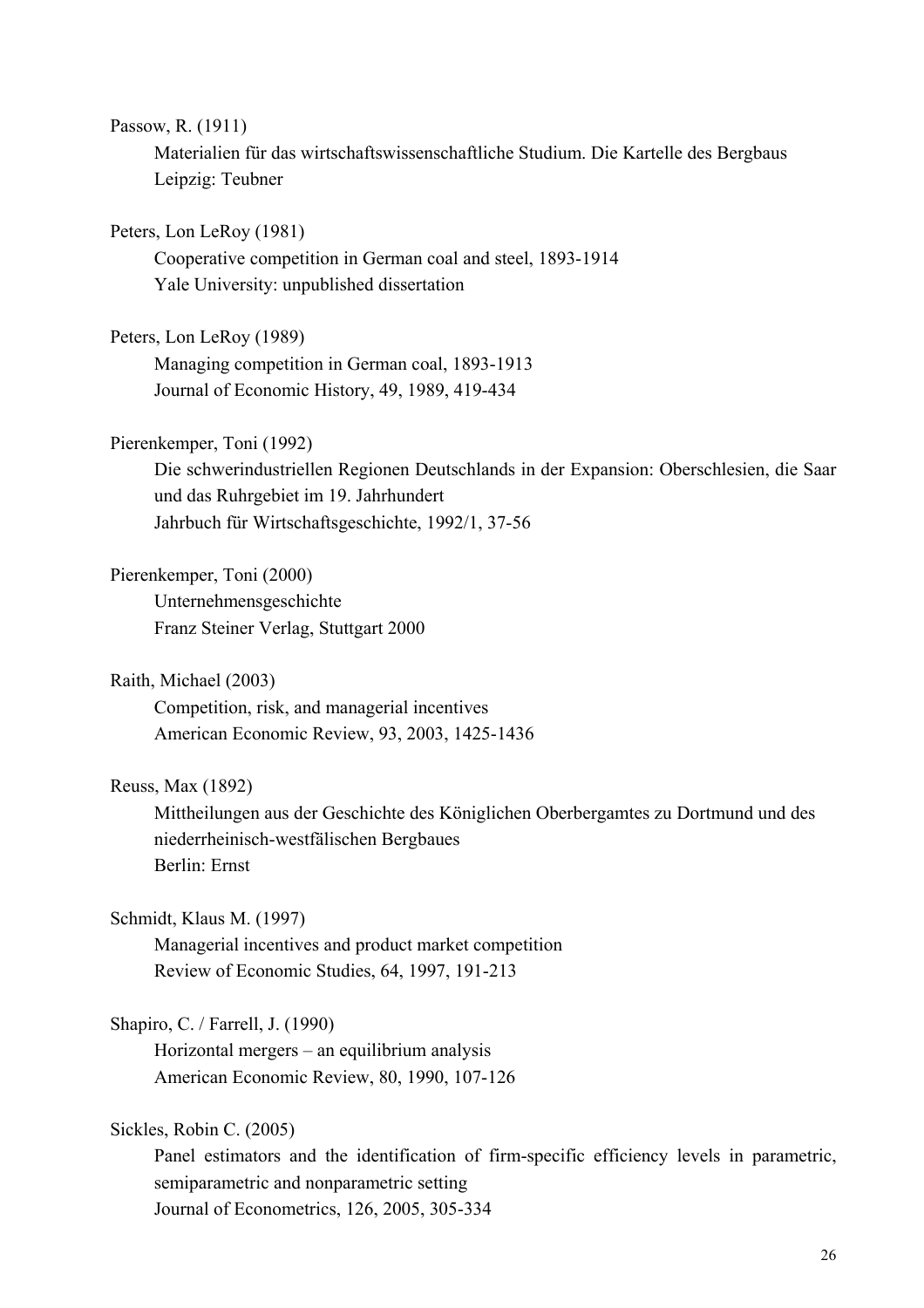Stevenson, Rodney E. (1980)

 Likelihood functions for generalized stochastic frontier estimation Journal of Econometrics, 13, 1980, 57-66

Tullock, Gordon (1967)

 The welfare costs of tariffs, monopolies, and theft Western Economic Journal, 5, 1967, 224-232

Verein für die bergbaulichen Interessen im Oberbergamtsbezirk Dortmund (1904a) Die Entwickelung des Niederrheinisch-Westfälischen Steinkohlenbergbaues in der zweiten Hälfte des 19. Jahrhunderts, Vol. 10: Wirtschaftliche Entwickelung, Teil 1 Berlin: Julius Springer

Verein für die bergbaulichen Interessen im Oberbergamtsbezirk Dortmund (1904b) Die Entwickelung des Niederrheinisch-Westfälischen Steinkohlenbergbaues in der zweiten Hälfte des 19. Jahrhunderts, Vol. 11: Wirtschaftliche Entwickelung, Teil 2 Berlin: Julius Springer

Wald, A. / Wolfowitz, J. (1940)

 On a test whether two samples are from the same population Annals of Mathematical Statistics, 11, 1940, 147-162

### Walker, Francis (1904)

 Monopolistic combinations in the German coal industry New York: Macmillan

### Webb, Steven B. (1980)

 Tariffs, cartels, technology, and growth in the German steel industry, 1897-1914 Journal of Economic History, 40, 309-329

#### Wengenroth, Ulrich (1998)

 Krisen in der deutschen Stahlindustrie In: Friedrich-Wilhelm Henning (Ed.): Krisen und Krisenbewältigung, Fritz Lang Verlag, Frankfurt am Main 1998, 70-91

### Wiedenfeld, Kurt (1912)

 Das Rheinisch-Westfälische Kohlensyndikat Bonn: A. Marcus und E. Webers

### Winston, Clifford (1998)

 U.S. industry adjustment to economic deregulation Journal of Economic Perspectives, 12, 1998, 89-110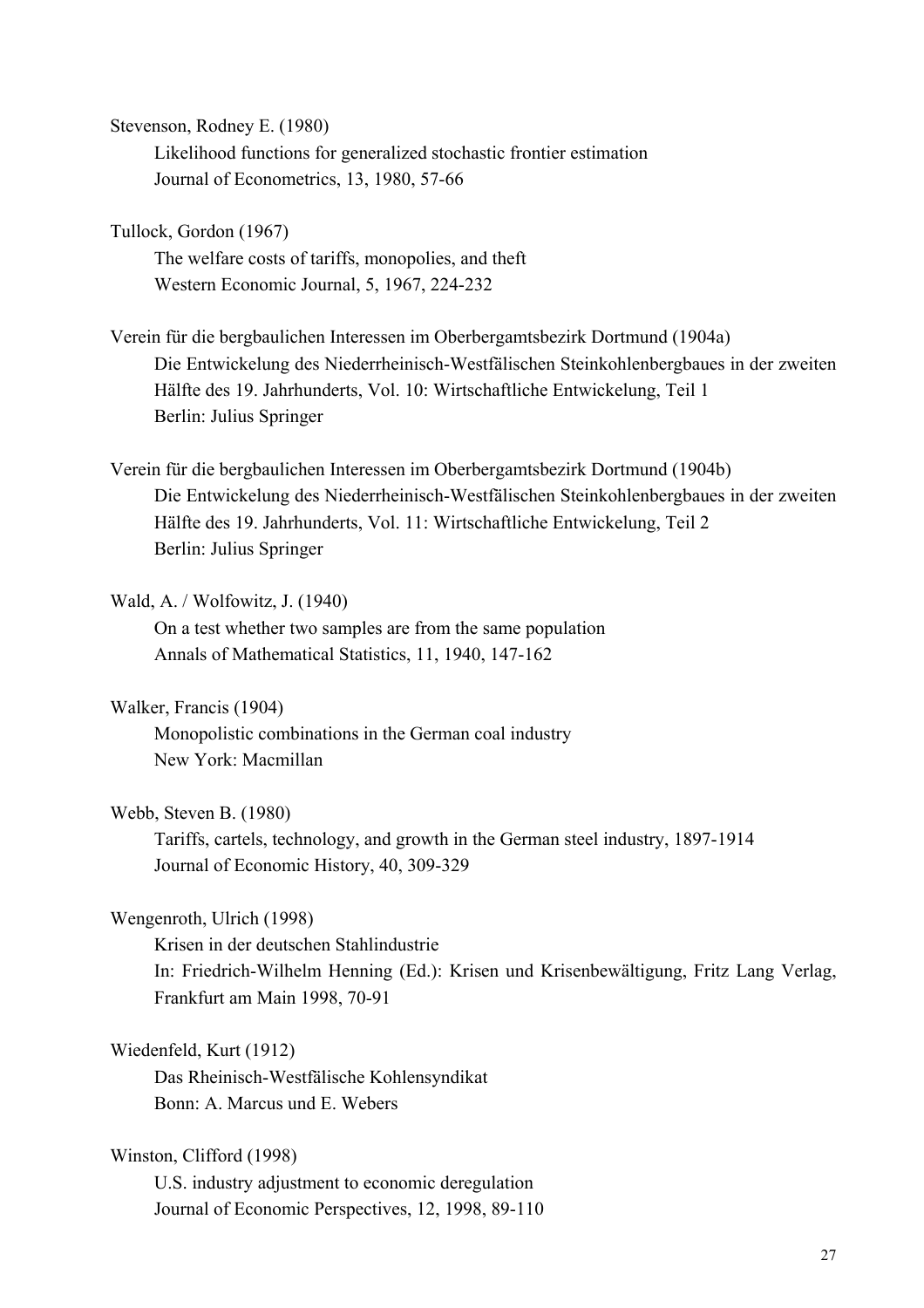Zitzewitz, Eric W. (2003)

 Competition and long-run productivity growth in the UK and US tobacco industries, 1879- 1939. Journal of Industrial Economics, 51, 2003, 1-33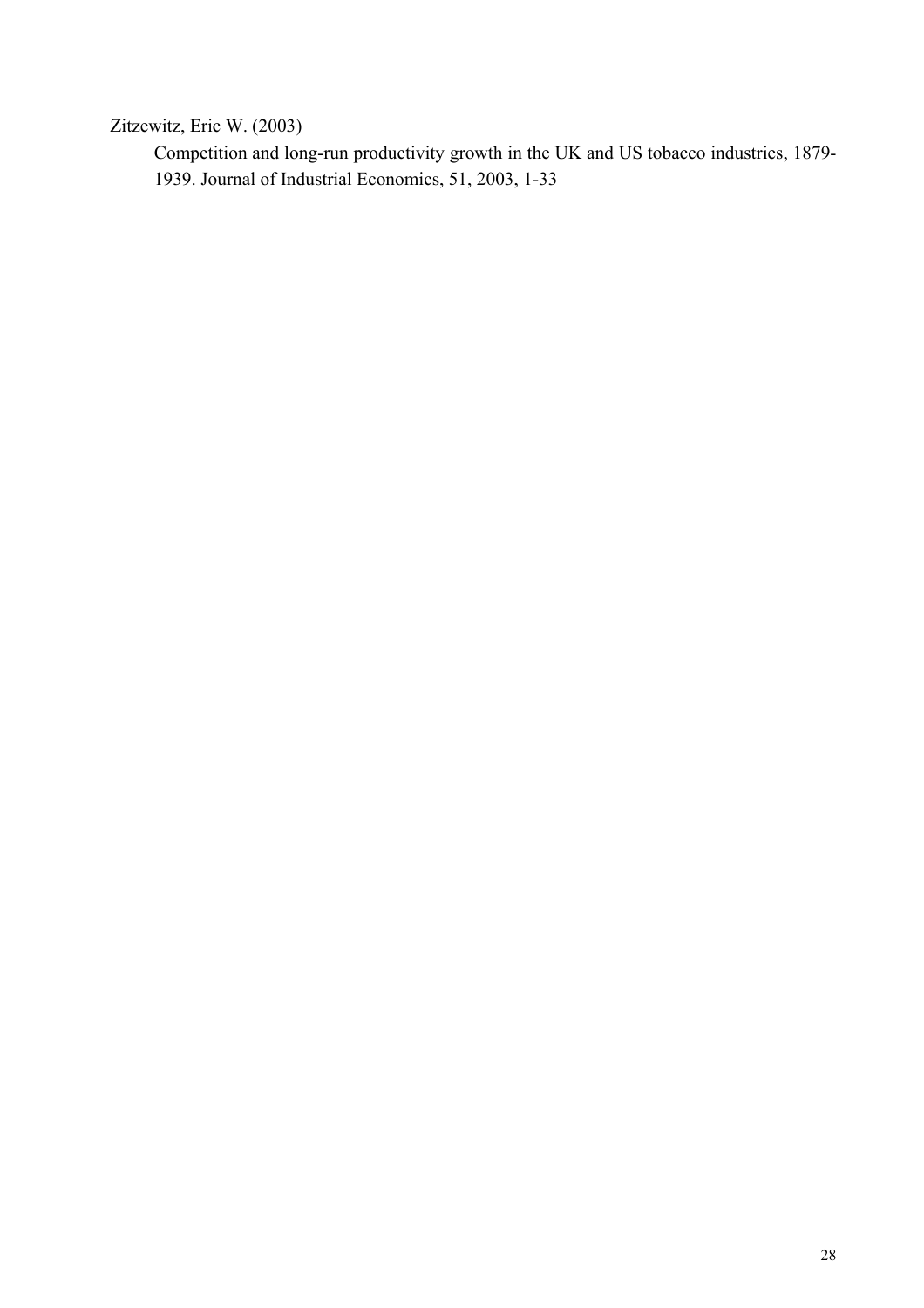# **Appendix 1: Data sources**

| Average Costs in Marks    | Der Deutsche Ökonomist, 1883-1889<br>Jahrbuch für den Oberbergamtsbezirk Dortmund, 2-14,<br>1894-1922                                                                                                                                                      |
|---------------------------|------------------------------------------------------------------------------------------------------------------------------------------------------------------------------------------------------------------------------------------------------------|
| Average Revenues in Marks | Der Deutsche Ökonomist, 1883-1889<br>Jahrbuch für den Oberbergamtsbezirk Dortmund, 2-14,<br>1894-1922                                                                                                                                                      |
| Coal Output in tons       | Huske (1987)<br>Jahrbuch für den Oberbergamtsbezirk Dortmund, 2-14,<br>1894-1922<br>State Archive Münster, Bestand Oberbergamt Dortmund,<br>No. 88-101<br>Zeitschrift für das Berg-, Hütten- und Salinen-Wesen im<br>preussischen Staate, 30-41, 1882-1893 |
| Labour Input              | Huske (1987)<br>Jahrbuch für den Oberbergamtsbezirk Dortmund, 2-14,<br>1894-1922<br>State Archive Münster, Bestand Oberbergamt, No. 88-<br>101                                                                                                             |
| Capital Input in Marks    | Saling's Börsen-Jahrbuch. Zweiter (finanzieller) Teil, 5-<br>38, 1881-1914                                                                                                                                                                                 |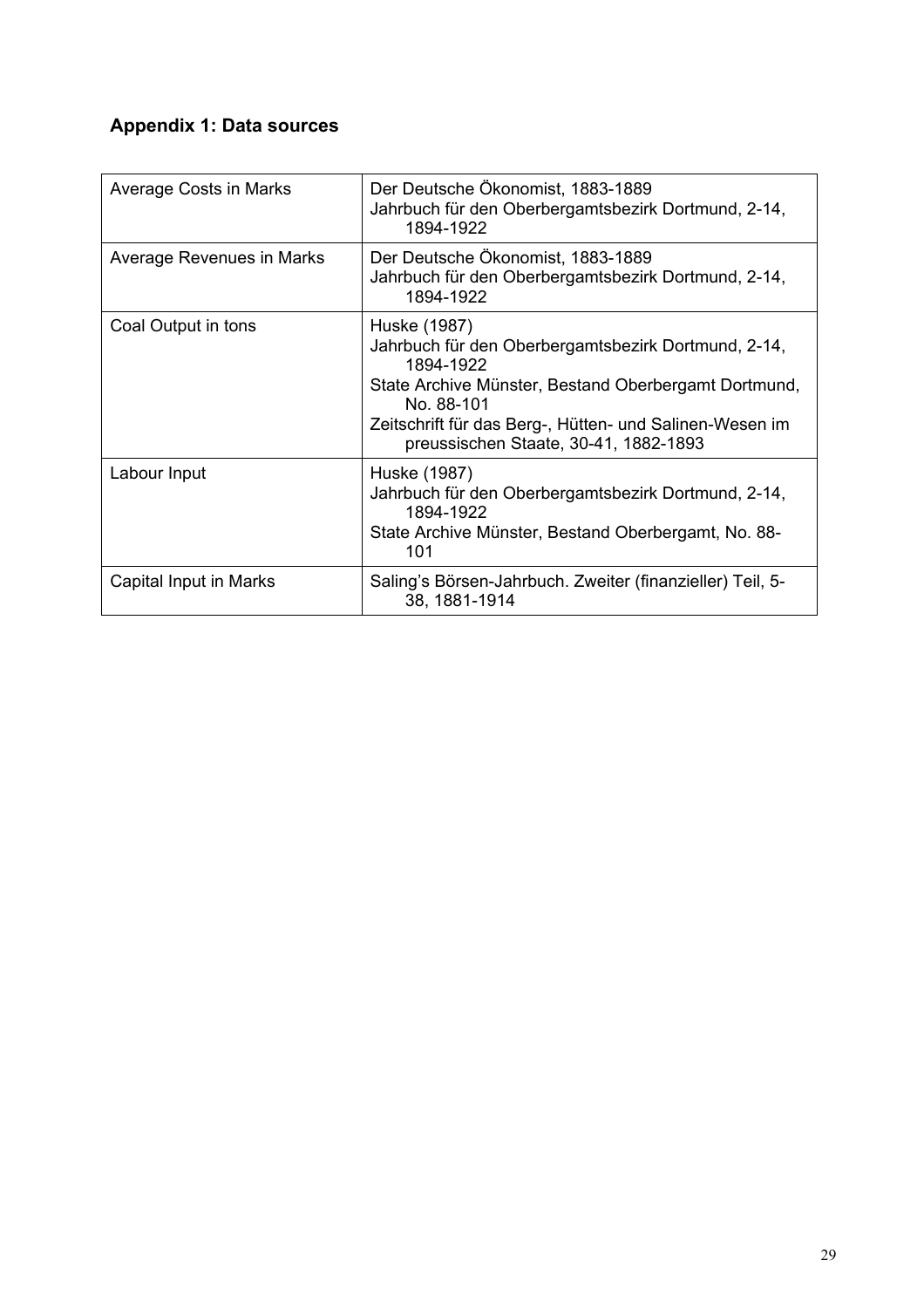**Appendix 2: Sample of mining corporations** 

| No.             | <b>Firm</b>                                         | RWKS <sup>1</sup> | <b>Years</b> |
|-----------------|-----------------------------------------------------|-------------------|--------------|
| 1               | Aplerbecker Aktien-Verein für Bergbau               | 1893              | 1882-1913    |
| $\overline{2}$  | Arenbergsche AG für Bergbau und Hüttenbetrieb       | 1893              | 1881-1913    |
| 3               | Bochumer Bergwerks-AG                               | 1893              | 1881-1913    |
| 4               | Bochumer Verein für Bergbau und Gusstahlfabrikation | 1903              | 1881-1913    |
| 5               | <b>Bonifacius</b>                                   | 1893              | 1881-1898    |
| 6               | Concordia                                           | 1893              | 1891-1913    |
| $\overline{7}$  | Consolidation                                       | 1893              | 1890-1913    |
| 8               | Courl                                               | 1893              | 1891-1898    |
| 9               | Dannebaum                                           | 1893              | 1890-1899    |
| 10 <sup>°</sup> | Dortmunder Bergbau-AG                               | 1893              | 1881-1894    |
| 11              | Essener Steinkohlenbergwerke                        | 1907              | 1907-1913    |
| 12              | Gelsenkirchener Bergwerks-AG                        | 1893              | 1881-1913    |
| 13              | Harperner Bergbau-AG                                | 1893              | 1881-1913    |
| 14              | <b>Hibernia</b>                                     | 1893              | 1881-1913    |
| 15              | Hörder Bergwerks- und Hüttenverein                  | 1903              | 1881-1906    |
| 16              | Hoesch                                              | 1903              | 1902-1913    |
| 17              | Hugo                                                | 1893              | 1890-1894    |
| 18              | Kölner Bergwerks-Verein                             | 1893              | 1881-1911    |
| 19              | König Wilhelm                                       | 1893              | 1881-1913    |
| 20              | Louise Tiefbau                                      | 1893              | 1881-1907    |
| 21              | Magdeburger Bergwerks-AG                            | 1893              | 1881-1913    |
| 22              | Massen                                              | 1893              | 1891-1910    |
| 23              | Nordstern                                           | 1893              | 1890-1906    |
| 24              | Phönix                                              | 1903              | 1897-1913    |
| 25              | Pluto                                               | 1893              | 1881-1898    |
| 26              | Rheinische Anthracit-Kohlenwerke                    | 1893              | 1890-1905    |
| 27              | <b>Rheinische Stahlwerke</b>                        | 1903              | 1901-1913    |
| 28              | Union                                               | 1903              | 1881-1910    |

<sup>1</sup> Beginning of membership in the RWKS.